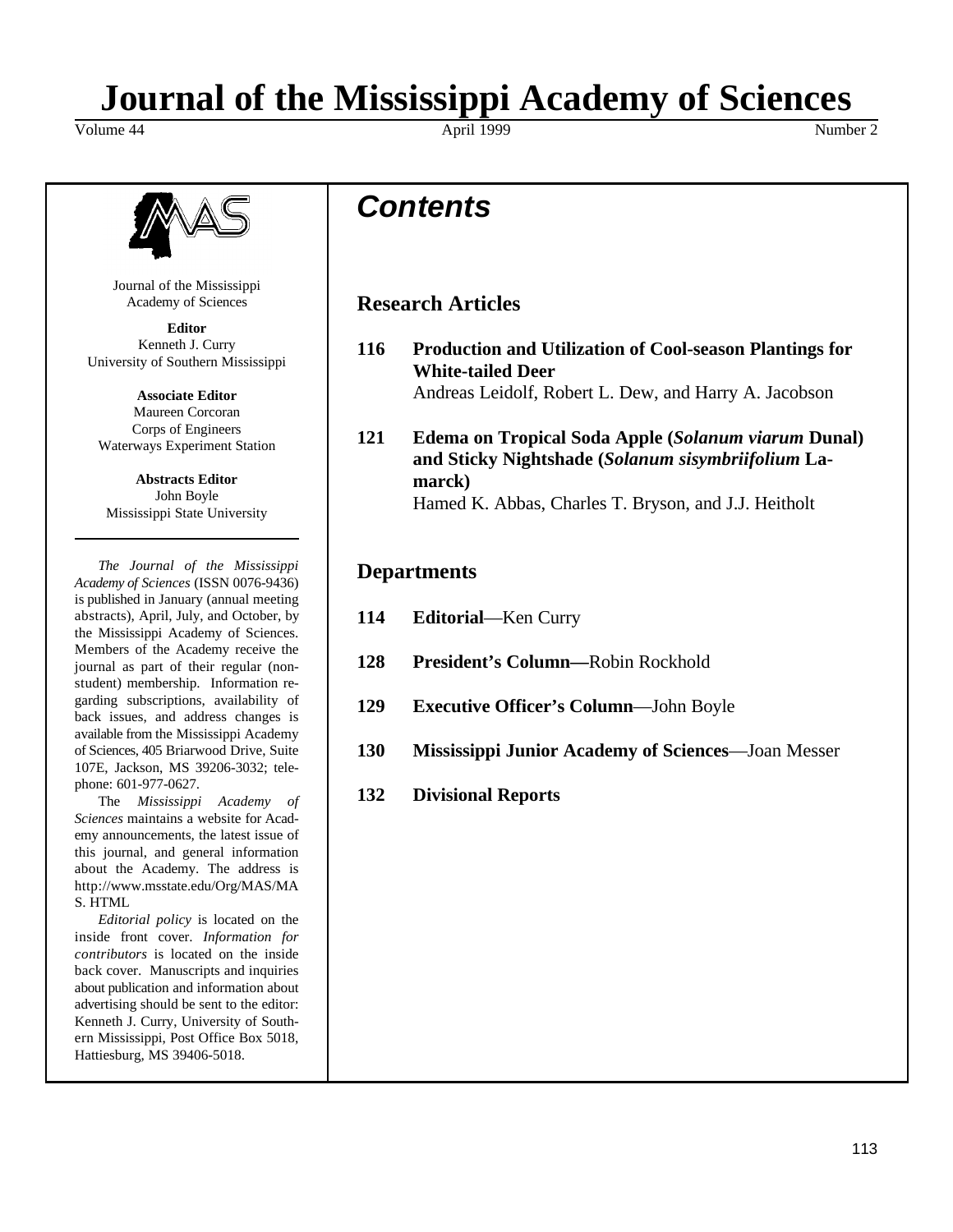## **OFFICERS OF THE MISSISSIPPI ACADEMY OF SCIENCES**

| Portia Harris        |
|----------------------|
| <b>Charles Swann</b> |
|                      |

# **Editorial**

### **Call for Volunteers**

Mississippi Academy of Sciences, the annual meeting was for return to their storage facility in Jackson. The person about a day and half long with talks starting on Thursday would also be responsible for maintenance of the easels, and ending Friday around noon. Now talks continue i.e., we need somebody that can repair the wooden easels. through Friday late afternoon. We are still growing and Interested in getting involved? Contact John Boyle, Rob accommodating that growth by encouraging more poster Rockhold, or me. sessions. This is important, since we cannot find a suitable *Associate Editor: Photographer, etc.* Each year this meeting place with more breakout rooms than the April issue of the journal contains some photographs of the hotel/convention centers we have been using and we are not annual meeting. The job of photography has been passed quite big enough for a three day meeting. The importance around among various volunteers with various levels of of poster sessions to the Academy was felt strongly at our success. I am looking for an Associate Editor to be meeting in February when we had the largest demand for responsible for taking photographs at the annual meeting. posters ever (over 70 on Friday). We need somebody to I would also like some help in identifying and securing help with this important aspect of the Academy annual advertising for the journal to help offset printing costs. meeting. The person would be responsible for getting the Interested in getting involved? Contact me.—Ken Curry backboards and easels to the meeting, setting them up both

*Poster Sessions*. When I first affiliated with the and Friday sessions respectively), and taking them down on Wednesday night and Thursday night (for the Thursday

# **Education Members**

Organizations that assist the Mississippi Academy of Sciences in its efforts to promote science in Mississippi

**Belhaven College Mississippi University for Women Delta State University Mississippi Valley State University Millsaps College Pearl River Community College Mississippi-Alabama Sea Grant Consortium University of Mississippi Mississippi Delta Community College University of Mississippi Medical Center Mississippi Gulf Coast Community College University of Southern Mississippi Mississippi State University**

**Alcorn State University MSU Agricultural & Forestry Expt. Station**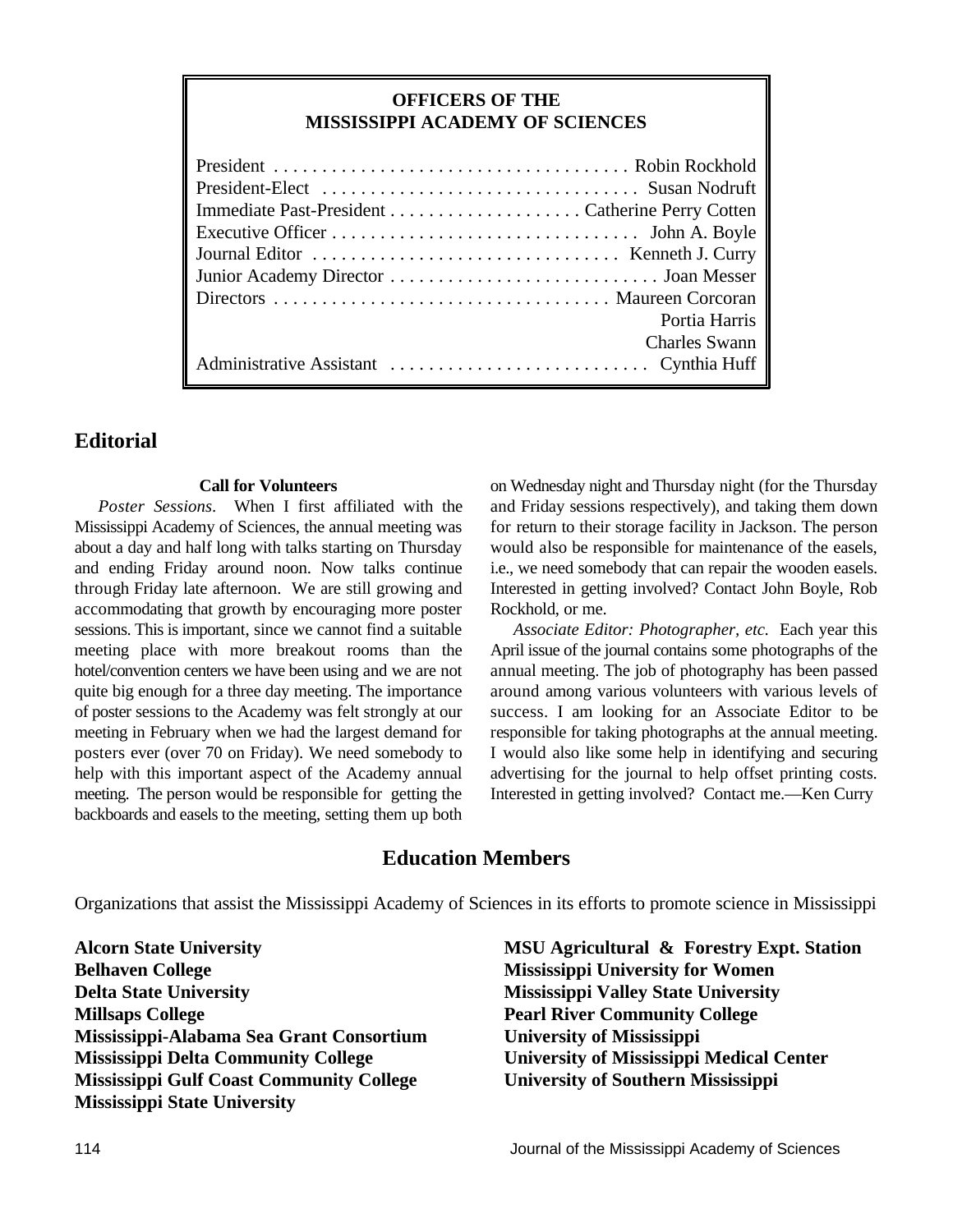[insert Ohaus advertisement here]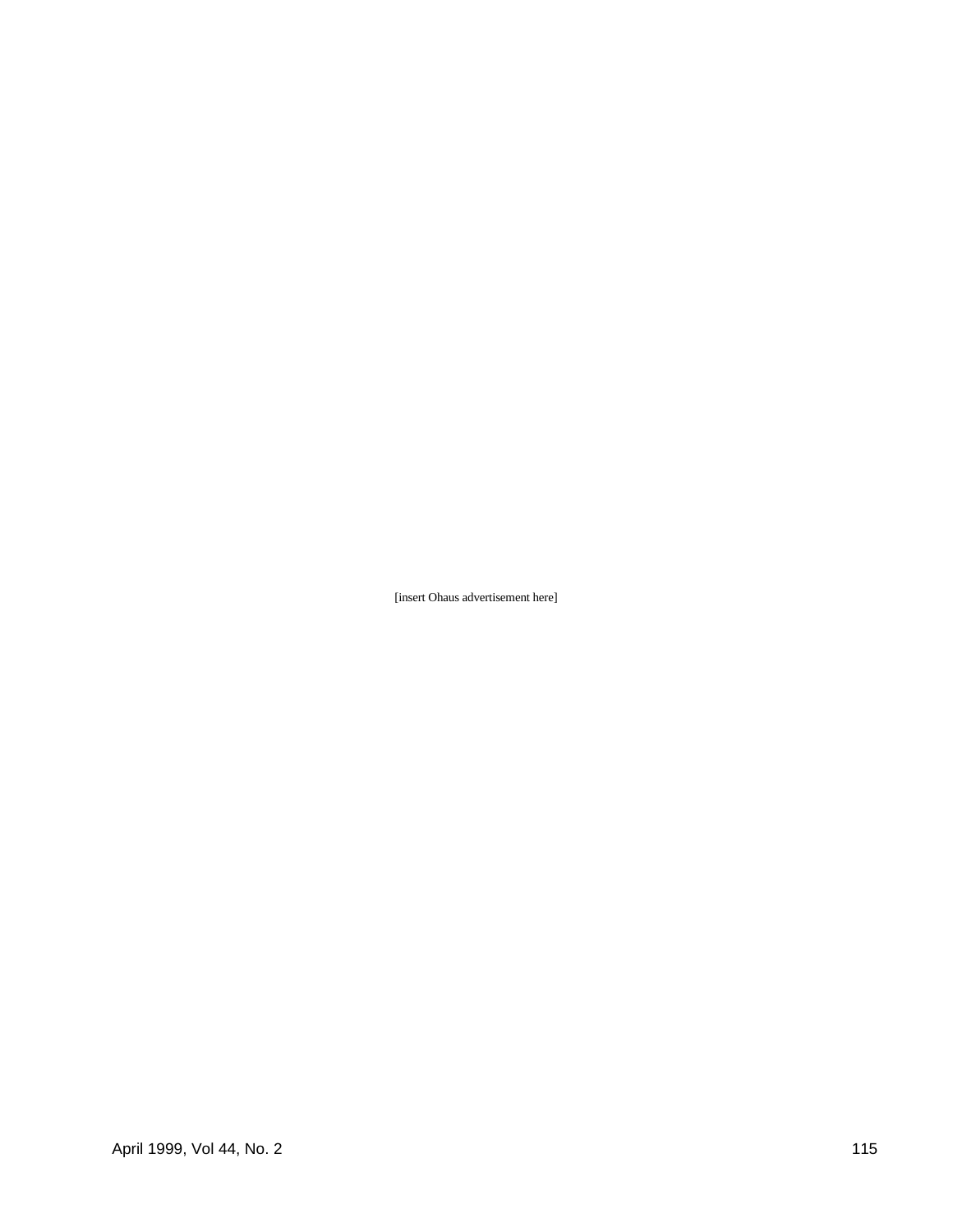# **Production and Utilization of Cool-season Plantings for White-tailed Deer**

Andreas Leidolf<sup>1</sup>, Robert L. Dew, and Harry A. Jacobson<sup>2</sup>

Department of Wildlife and Fisheries, Mississippi State University, Mississippi State, MS 39762

We determined forage production and utilization for 3 cool-season forage combinations for whitetailed deer (*Odocoileus virginianus*) in the Interior Flatwoods of Mississippi in 1994 and 1995: crimson clover (*Trifolium incarnatum* L.)/wheat (*Triticum aestivum* L.), ladino clover (*T. repens* L. f. *lodigense* Hort. *ex* Gams)/wheat, and arrowleaf clover (*T. vesiculosum* Savi)/wheat. Cool-season plantings produced from 893 to 1105 kg/ha (dry weight) of forage over a 6-month period. Cumulative production was highest for ladino clover/wheat. Cumulative utilization by deer ranged from 309 to 578 kg/ha of forage dry weight, and was significantly higher for crimson clover/wheat (65%) than ladino clover/wheat (28%) or arrowleaf clover/wheat (29%). Management implications regarding selection of cool-season forages are discussed.

deer (*Odocoileus virginianus*) management. Wildlife studies, supplemental feeding using a pelleted ration managers in the southeastern United States have used has been shown to increase body weight, antler size, food plots since 1935 (Larson, 1966, 1969; Halls and and productivity of white-tailed deer (Ozoga and Stransky, 1969). Providing food plots as part of a Verme, 1982). During late summer and winter stress management program can have demonstrable periods, supplemental planting of agronomic forages advantages for white-tailed deer, including the can become essential for deer survival. Seasonal potential to increase deer numbers, deer harvest, protein needs are elevated in deer during lactation, potential to increase deer numbers, deer harvest, hunter success, hunter density, hunter satisfaction, before initiation of antler growth, during fawn deer quality, and deer observability (Short, 1975; development, and in preparation for and during the

variety of vegetation over the course of a year (Halls, cool-season forages commonly planted for white-1973). However, several authors have emphasized tailed deer contain more crude protein than native that nutritional content of native forage in the vegetation. To attract deer, most authors recommend southeastern U.S. often is inadequate to meet the planting of annual grasses, such as wheat (*Triticum* seasonal nutritional needs of deer (Goodrum and *aestivum* L.), common oats (*Avena sativa* L.) or and Morris, 1983; Newsom, 1984; Johnson and perennial clovers (*Trifolium* spp.), all of which can Dancak, 1993). Short (1975) reported that, as early as provide sufficient levels of protein (Larson, 1966; November, quantities of digestible dry matter Halls, 1973; Vanderhoof and Jacobson, 1989). consumed by southern deer may be insufficient to Several studies conducted in the 1960's examined<br>satisfy basal metabolism.

compensate for deficiencies in native vegetation Handly and Scharnagel, 1961; Webb, 1963). More (Halls and Stransky, 1969; Halls, 1973; Short, 1975; recently, Vanderhoof and Jacobson (1989) evaluated Crawford, 1984). Segelquist and Rogers (1974) the effects of agricultural food plantings on whiteshowed that cool-season agronomic forages could tailed deer in southern Mississippi. Higginbotham

Food plots are a common feature of white-tailed replace low-quality native winter forages. In other Vanderhoof and Jacobson, 1989). late fall-winter stress period (Lay, 1956; Short, 1966). Vanderhoof and Jacobson (1989) reported that most vegetation. To attract deer, most authors recommend common rye (*Secale cereale L.*), and annual or

production and utilization of forage plantings for Forage plantings for deer have been suggested to white-tailed deer in the Southeast (Davis, 1961;

<sup>&</sup>lt;sup>1</sup>Author for correspondence. Current address: Department of Fisheries and Wildlife, Utah State University, Logan, UT 84322-5210.

<sup>&</sup>lt;sup>2</sup>Current address: Route 4, Box 4438, Athens, TX 75751.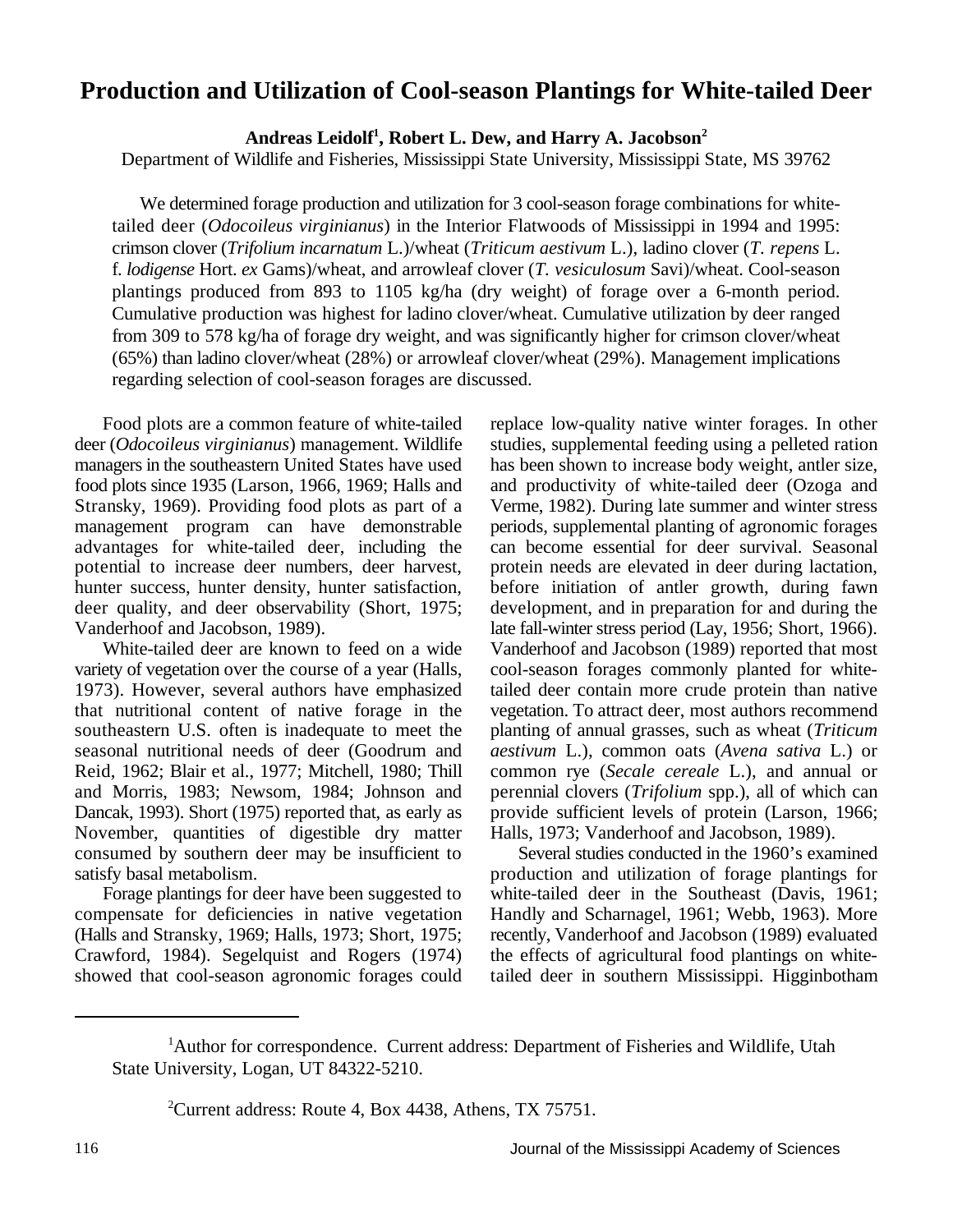(1991) evaluated warm and cool season supplemental Production and utilization on each food plot were forages in east Texas with regard to production, assessed monthly from December 1994 to May 1995, utilization, and nutritional quality. Waer et al. (1992) when the study had to be discontinued. All plots were studied the production and nutritional quality of clipped on or around the  $15<sup>th</sup>$  of each month. Forage selected food plantings in eastern Alabama, and within each exclosure and from an equal area outside Feather and Fulbright (1995) examined nutritional the exclosure was clipped to ground level. After quality of warm-season forages in south Texas. clipping, the exclosure was moved to a different,

production and utilization by white-tailed deer of 3 sampling plot was divided into  $25 \text{ } 1 \text{-m}^2$  quadrats, combinations of commonly planted agronomic forages allowing for a 1 m buffer on all sides. Because in east-central Mississippi. We also sought to sampling was destructive, a quadrat that had been determine preferences by deer for certain forage clipped was not sampled again. During each clipping combinations. period, food plots were visited in a random,

### MATERIALS AND METHODS with time of sampling.

Memorial Forest, located in Oktibbeha and Winston weighed to the nearest 0.1 g. Samples obtained from Counties, in the Interior Flatwoods physiographic the 5 sampling plots within each food plot were region of east-central Mississippi. Covering an area of averaged for each month. Production for month *t* was ca. 3,300 ha., the Starr Forest consists of 54% upland determined by subtracting the forage dry weight from pine and pine/hardwood forest, 28% bottomland outside the exclosure during month *t-1* from the hardwood forest, and 18% pine plantations. The forage dry weight from inside the exclosure during climate of Oktibbeha county is warm and humid, month *t*. Utilization for month *t* was determined by influenced mainly by the subtropical latitude, the subtracting the forage dry weight from outside the extensive landmass to the north, and the warm exclosure for month *t* from the forage dry weight temperatures of the Gulf of Mexico (Brent, 1973). from inside the exclosure for month *t*. All herbivory Annual precipitation averages 133 cm, with monthly was attributed to white-tailed deer; because fencing to precipitation ranging from 7.7 cm in October to 14.8 exclude the only other major herbivore present, the cm in March. Temperatures range from an average eastern cottontail (*Sylvilagus floridanus*; Daugherty low of  $5.0^{\circ}$ C in January to an average high of  $27.1^{\circ}$ C and Owens, 1993), was not feasible, our estimates of in July (National Oceanic and Atmospheric forage utilization by deer may be slightly inflated. Administration, 1992). The average annual number of Cumulative production and utilization over the frost-free days is 226 (Brent, 1973). growing season was derived by summing respective

In fall of 1994, we selected 18 existing food plots measures for each month. on the Talking Warrior and Noxubee River Units of We used analysis of variance (ANOVA) to test the Starr Forest, ranging in size from 0.2 to 1.2 ha, for differences in cumulative production, utilization, for this study. We then randomly assigned each food and percent utilization (utilization/production) of plot 1 of 3 cool-season forage combinations. Plots forage combinations. Following a significant  $(P<0.05)$ were broadcast seeded in early October. Forage ANOVA, Tukey's studentized range test was used to combinations used were crimson clover (*T. incarn-* separate means while controlling Type I experimental *atum* L.)/wheat, ladino clover (*T. repens* L. f. *lodi-* error (Day and Quinn, 1989). Because data for all *gense* Hort. *ex* Gams)/wheat, and arrowleaf clover (*T.* variables were normally distributed, we did not *vesiculosum* Savi)/wheat. Within each food plot, we transform data. We tested for homogeneity of randomly established five 7-m x 7-m sampling plots, variance using the SAS macro HOMOVAR. For each which were marked with 36-inch wire flags. A test conducted, we also assessed the power  $(1-\beta)$  of circular wire exclosure 1.5 m tall and 0.5 m wide was a performed (*post hoc*) test using single and twoset up on each sampling plot. Exclosures were staked factor ANOVA power analysis (Zar, 1996). Monthly to the ground to prevent deer and other animals from production and utilization were assessed qualitatively. moving them.

Our objectives were to determine the levels of randomly determined location. For this purpose, each predetermined sequence to reduce bias associated

The study was conducted on the John W. Starr hrs. (Short, 1966; Wolf and Ellmore, 1975), and Forage samples were oven dried at  $60^{\circ}$ C for 72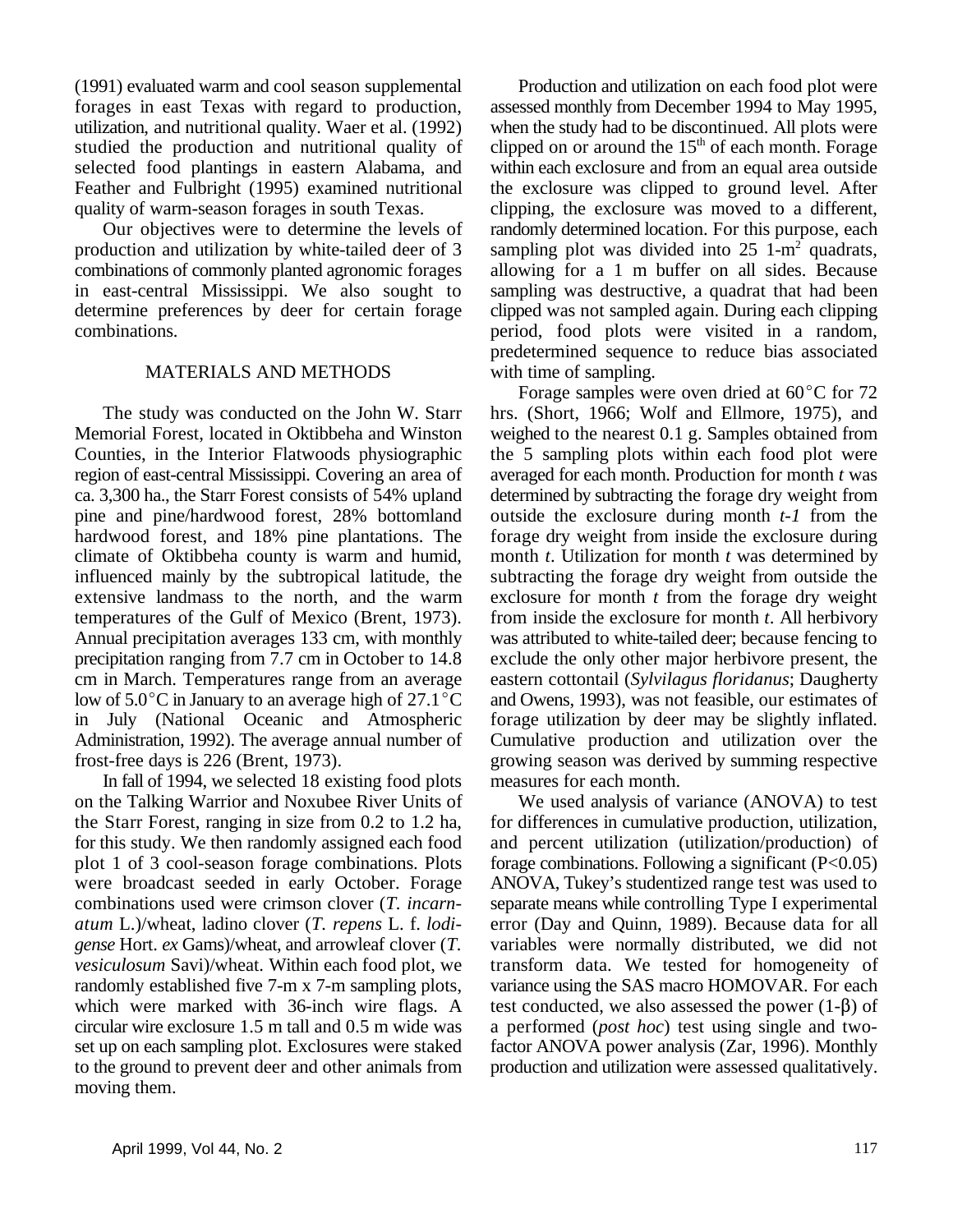**Table 1. Cumulative production, utilization by white-tailed deer (***Odocoileus virginianus***), and percent utilization of 3 cool-season forages (clover [***Trifolium* **spp.]-wheat [***Triticum aestivum* **L.] combinations) on John W. Starr Memorial Forest, Oktibbeha and Winston Counties, Mississippi, December 1994–May 1995.**

|                     | Crimson/wheat                | Ladino/wheat    | Arrowleaf/wheat  |
|---------------------|------------------------------|-----------------|------------------|
| Production          | $893 \pm 122$ A <sup>a</sup> | $1105 \pm 96$ A | $1080 \pm 173$ A |
| <b>Utilization</b>  | $578 \pm 187$ A              | $314 \pm 64 B$  | $309 \pm 64 B$   |
| Percent utilization | 65% A                        | 28% B           | 29% B            |

<sup>a</sup>Means separated by Tukey's studentized range test; values sharing a letter are not significantly different  $(P>0.05)$ .

clover/wheat produced the most biomass (1105 kg/ha), followed by arrowleaf clover/wheat (1080 kg/ha) and crimson clover/wheat (893 kg/ha; Table 1). However, differences in mean cumulative production among forages were not statistically significant. Power to detect significant differences was low  $(1-\beta<0.35)$ . Monthly production also was similar for all 3 forage combinations, and was lowest in February (Figure 1). Both ladino clover/wheat and crimson clover/wheat production peaked in April, at 434 kg/ha and 272 kg/ha, respectively. Production for arrowleaf clover/wheat was highest in May with 351 kg/ha (Figure 1). Crimson clover matured in May, whereas production of arrowleaf and ladino clover continued into June and July.

Mean cumulative forage utilization by white-tailed deer was significantly higher  $(P<0.05)$  for crimson clover/wheat (578 kg/ha) than for ladino clover/wheat (314 kg/ha) and arrowleaf clover/wheat (309 kg/ha; Table 1). Monthly utilization over a 6-month period was highest for crimson clover/wheat, except in December and April, when ladino clover/wheat was utilized more. Monthly utilization for crimson clover/wheat and arrowleaf clover/wheat peaked in May at 231 kg/ha and 95 kg/ha, respectively. From April to May, utilization of crimson clover/wheat increased by almost 200%. Utilization of ladino clover/wheat was highest in April with 99 kg/ha. Lowest utilization for all 3 forages was during the winter months (Figure 1).

Percent utilization of crimson clover/wheat was 65% (Table 1), significantly higher (P<0.05) than the

RESULTS 2 other forage combinations. Percent utilization of Of the 3 forage combinations examined, ladino ver/wheat (29%) did not differ significantly (P>0.05). ladino clover/wheat (28%) and arrowleaf clo-



**Figure 1. Utilization by white-tailed deer (***Odocoileus virginianus***; A) and production (B) of 3 cool-season forages (clover [***Trifolium* **spp.] wheat [***Triticum aestivum* **L.] combinations) on John W. Starr Memorial Forest, Oktibbeha and Winston Counties, Mississippi, December 1994–May 1995.**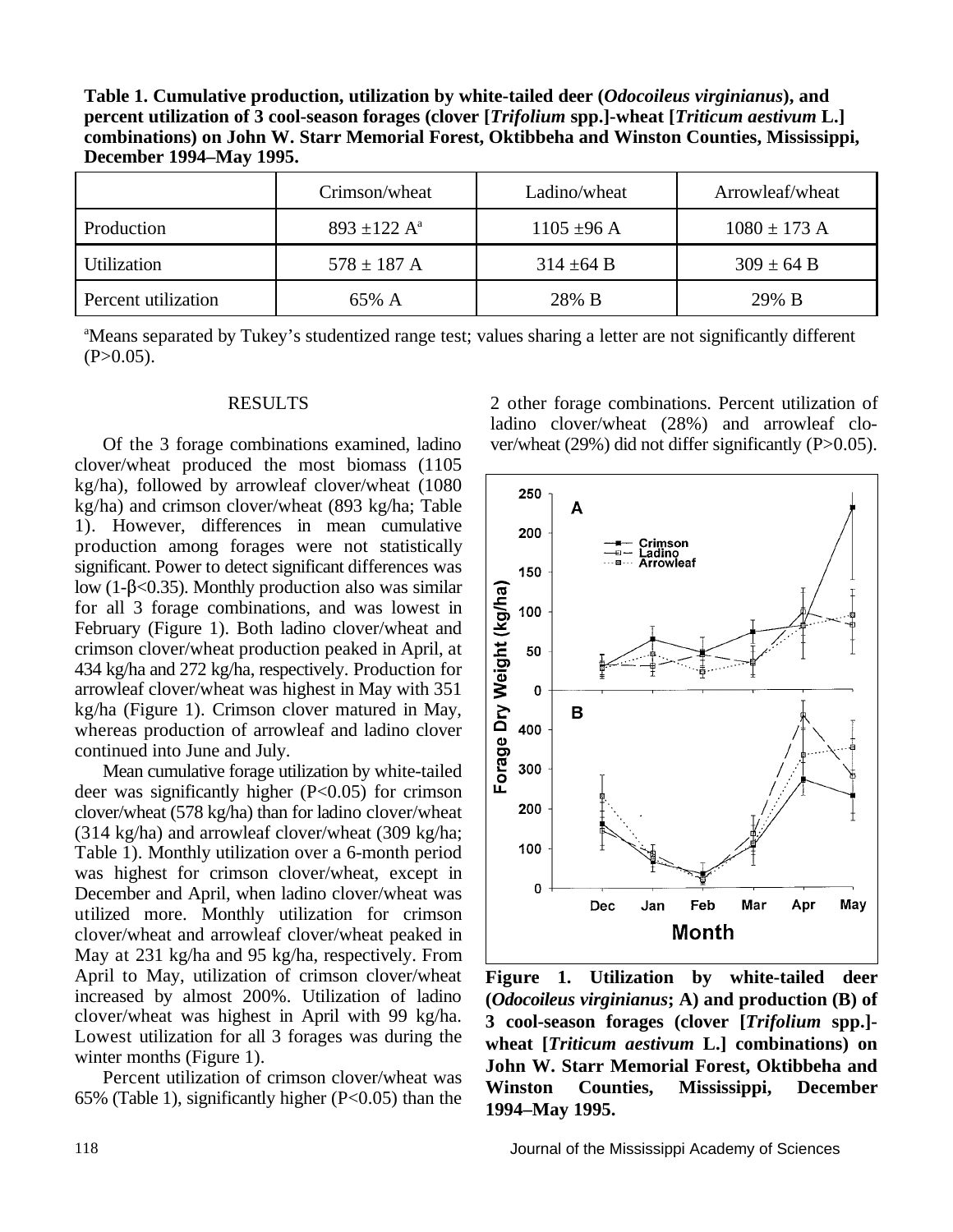compared to other studies. Biomass produced in this clover/wheat combinations with regard to total study was 35–45% of production figures reported by digestible nutrients, crude protein, phosphorus, and Vanderhoof and Jacobson (1989) for southern calcium. Thus, although deer may not be deriving<br>Mississippi, 30–70% of figures reported by Webb additional nutritional benefits from using crimson Mississippi, 30–70% of figures reported by Webb (1963), and 50–60% of figures reported by Johnson clover at a higher rate, it may be more palatable to and Dancak (1993) for related cool-season forages in them than other species of clover. Louisiana. We attribute this notable discrepancy to a Utilization of arrowleaf clover/wheat was low difference in cultivation practices, which were less throughout the winter, but increased markedly in intense as in these other studies. Also, precipitation spring (Figure 1). We suspect that deer responded to was extremely high, and almost all food plots had increased availability of this forage during that period, waterlogged soils until late February. These while plots seeded in crimson clover/wheat and ladino conditions may have been responsible for the low clover/wheat were beginning to mature. Ladino productivity we observed for all 3 forage clover/wheat, although it provided the highest combinations through February (Figure 1). We cumulative production, was only utilized at low to believe that cumulative production was highest for intermediate rates throughout the 6-month period ladino clover/wheat (Table 1), because this forage (Figure 1). In contrast, Vanderhoof and Jacobson combination was probably best suited to the wet site (1989) indicated that deer will readily utilize ladino conditions. clover after crimson clover becomes unavailable.

combination best suited for drier sites, did well effective means of providing nutritional forage to initially, but decreased in productivity with increased white-tailed deer, although agricultural crops should precipitation in late winter. As soils dried in late never be a substitute for maintaining quality native spring, production of arrowleaf clover/wheat habitat. To improve forage quality for deer using increased markedly (Figure 1). Arrowleaf clover also cool-season plantings, forages used must be higher in matures later than the other clovers used. Production nutritive value than available native forages, produced of crimson clover/wheat peaked in April, and declined in sufficient quantities, and utilized at a significant visibly in May as plants matured. These results rate. Because the three forages tested did not differ support findings of earlier studies by Johnson et al. significantly in cumulative production, consideration (1987) and Waer et al. (1992). Production of ladino in selecting cool-season forages should be given to clover/wheat peaked in April, which supports an deer utilization and preference. Crimson clover was earlier report by Waer et al. (1992). preferred by white-tailed deer; as an early and reliable

comparable to figures reported by Johnson and good reseeding potential. We recommend using Dancak (1993), but only 20–30% of that observed by crimson clover, in combination with annual grasses Vanderhoof and Jacobson (1989). Although we did (wheat, oats, or rye) and a late maturing species such not evaluate the availability of native forage during as arrowleaf or ladino clover, for use in cool-season the course of this study, we believe that the low food plots. utilization may have been due to a greater availability Because our study was limited to only one of native forage resulting from the unusually mild and growing season and a relatively small geographic wet winter. area, our results may not be representative of other

preferred crimson clover over ladino and arrowleaf conditions. For example, in a similar investigation, clover, which supports earlier findings by Vanderhoof Vanderhoof and Jacobson (1989) found significant and Jacobson (1989). Even when production of year and species-year effects, which led them to and Jacobson (1989). Even when production of crimson clover/wheat declined in May, utilization conclude that weather conditions and local edaphic increased dramatically, as deer consumed the standing factors might be more important determinants of crop. These results are not consistent with Webb forage production than the particular species chosen. (1963), who reported a preference by white-tailed Nevertheless, many of our results are supported by

DISCUSSION deer for ladino over crimson clover. Vanderhoof and Overall, production of agronomic forages was low among crimson clover, ladino clover, and arrowleaf Jacobson (1989) found no significant difference

Plots planted in arrowleaf clover/wheat, a In summary, supplemental plantings can be an white-tailed deer, although agricultural crops should Forage utilization by white-tailed deer was producer of quality forage, it is also noted for its

In 1994, white-tailed deer on the Starr Forest areas, or be applicable under different weather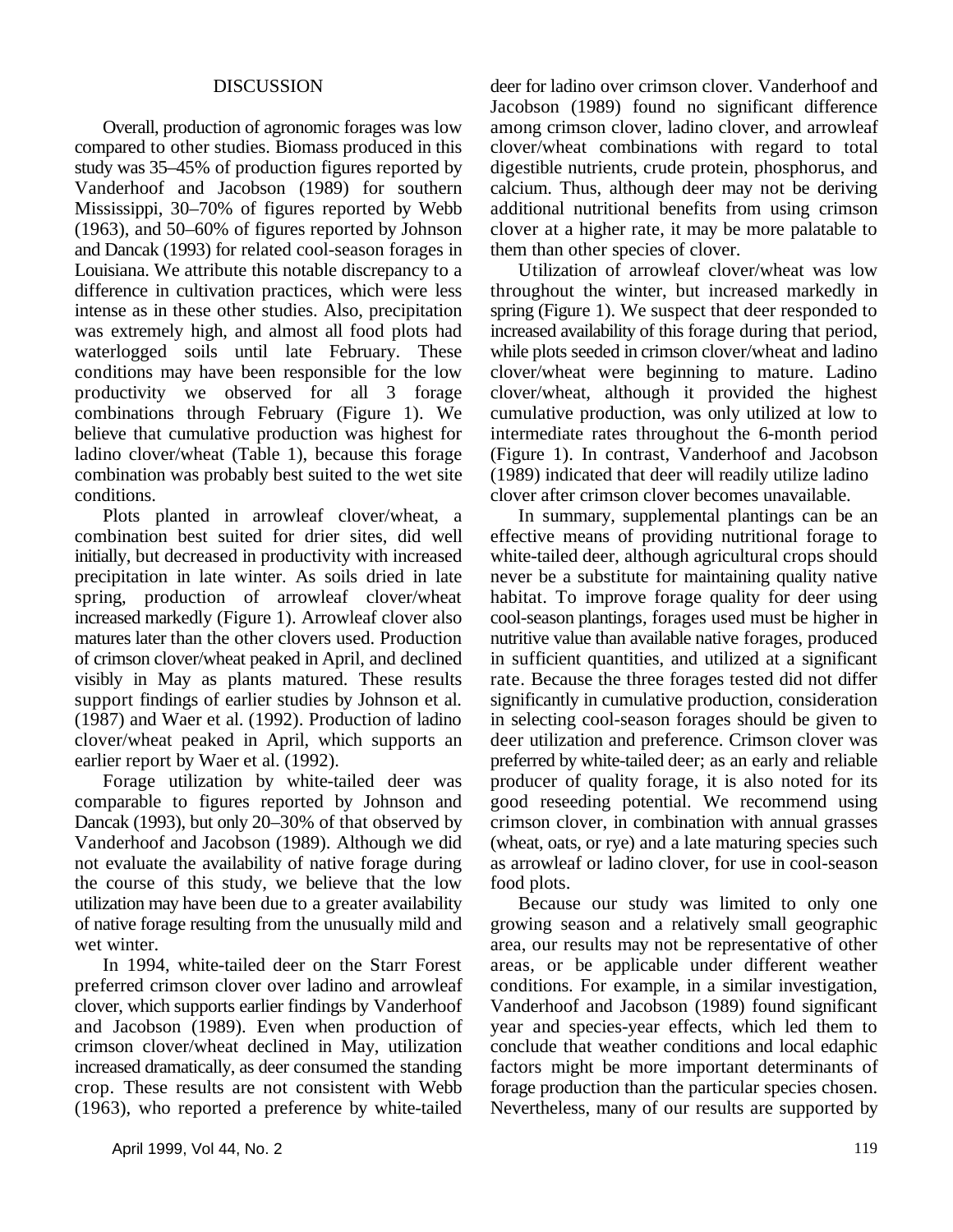findings of independent investigations, and therefore lend themselves to a certain amount of ecological inference. At the very least, our experiment represents a case study that further emphasizes the importance of planting a combination of early- and late-maturing cool-season crops. In this manner, palatable deer forage can be provided into early summer, when does are nursing their fawns, while at the same time insuring maximum production under varying weather and soil conditions (Vanderhoof and Jacobson 1989).

#### ACKNOWLEDGMENTS

We gratefully acknowledge Walker Formulating Co. and the Forestry and Wildlife Research Center at Mississippi State University for funding this study. We thank Dr. J. Varco for his valuable suggestions regarding study design, and S. Durham, Dr. P. Gerard, T. J. Nuttle, and M. Weinstein for their help and suggestions regarding data analysis. Also, we thank S. C. Barras, T. J. Nuttle, Dr. E. C. Hellgren, and 4 anonymous referees for review of the manuscript. Finally, sincere appreciation is extended to P. Reynolds of the Mississippi Department of Wildlife, Fisheries and Parks, for his invaluable logistic support.

#### LITERATURE CITED

- Blair, R.M., H.L. Short, and E.A. Epps, Jr. 1977. Seasonal nutrient yield and digestibility of deer forage from a young pine plantation. J. Wildl. Manage. 41:667–676.
- Brent, F.V., Jr. 1973. Soil survey of Oktibbeha County, Mississippi. U.S. Government Printing Office, Washington D.C. 94 pp.
- Crawford, H.S. 1984. Habitat management. Pages 629–646 *in* L.K. Halls, ed. White-tailed deer: ecology and management. Stackpole Books, Harrisburg, PA.
- Daugherty, J.M., and J.D. Owens. 1993. Wildlife habitat assessment John W. Starr Memorial Forest. Unpubl. report. Miss. State Univ., Mississippi State. 32 pp.
- Davis, J.R. 1961. Utilization and management of prepared food plots. Pages 11c–38c *in* No author. Annual report for 1961. Alabama Dept. Conserv., Montgomery.
- Day, R.W., and G.P. Quinn. 1989. Comparison of treatments after an analysis of variance in ecology. Ecol. Monogr. 59:433–463.
- Feather, C.L., and T.E. Fulbright. 1995. Nutritional quality and palatability to white-tailed deer of four warm-season forages. Wildl. Soc. Bull. 23:238–244.
- Goodrum, P.D., and V.H. Reid. 1962. Browsing habits of white-tailed deer in the Western Gulf region. Proc. Natl. White-tailed Deer Disease Symp. 1:9–14.
- Halls, L.K. 1973. Managing deer habitat in loblolly-shortleaf pine forest. J. For. 71:752–757.
- Halls, L.K., and J.J. Stransky. 1969. Game food plantings in southern forests. Trans. North. Am. Wildl. and Nat. Resour. Conf. 33:217–222.
- Handly, J., and J. Scharnagel. 1961. Growth and usage of permanent forage by deer and turkeys. Proc. Annu. Conf. Southeast. Assoc. Game and Fish Comm. 15:24–26.

Higginbotham, B.J. 1991. Evaluation of supplemental forages

for the white-tailed deer (*Odocoileus virginianus*) in east Texas. D. F. Diss. Stephen F. Austin Univ., Nacogdoches, TX. 239 pp.

- Johnson, M.K., B.W. Delany, S.P. Lynch, J.A. Zeno, S.R. Schultz, T.W. Keegan, and B.D. Nelson. 1987. Effects of cool-season agronomic forages on white-tailed deer. Wildl. Soc. Bull. 15:330–339.
- Johnson, M.K., and K.D. Dancak. 1993. Effects of food plots on white-tailed deer in Kisatchie National Forest. J. Range Manage. 46:110–114.
- Larson, J.S. 1966. Problems in measuring food production on forest wildlife clearings. Proc. Annu. Conf. Southeast. Assoc. Game and Fish Comm. 20:33–36.
- Larson, J.S. 1969. Agricultural clearings as sources of supplemental food and habitat diversity for white-tailed deer. Pages 46–50 *in* L.K. Halls, ed. White-tailed deer in the southern forest habitat. U.S. Dep. Agric., For. Serv., South. For. Exp. Stn.
- Lay, D.W. 1956. Some nutritional problems of deer in the southern pine type. Proc. Annu. Conf. Southeast Assoc. Game and Fish. Comm. 10:53–58.
- Mitchell, W.A. 1980. Evaluation of white-tailed deer and cattle diets in two southeastern pine forests. Ph.D. Diss., Miss. State Univ., Mississippi State. 236 pp.
- National Oceanic and Atmospheric Administration. 1992. Climate summary—Mississippi. National Climatic Data Center, Asheville, NC.
- Newsom, J.D. 1984. Coastal Plain. Pages 367–380 *in* L.K. Halls, ed. White-tailed deer: ecology and management. Stackpole Books, Harrisburg, PA.
- Ozoga, J.J., and L.J. Verme. 1982. Physical and reproductive characteristics of a supplementally fed white-tailed deer herd. J. Wildl. Manage. 46:281–301.
- Segelquist, C., and M. Rogers. 1974. Use of wildlife forage clearings by white-tailed deer in the Arkansas Ozarks. Proc. Annu. Conf. Southeast. Assoc. Game and Fish Comm. 28:568–573.
- Short, H.L. 1966. Forage analyses for deer management studies. Proc. Annu. Conf. Southeast. Assoc. Game and Fish Comm. 20:15–18.
- Short, H.L. 1975. Nutrition of southern deer in different seasons. J. Wildl. Manage. 39:321–329.
- Thill, R.E., and H.F. Morris, Jr. 1983. Quality of spring deer diets on Louisiana pine-hardwood sites. Proc. Annu. Conf. Southeast. Assoc. Fish and Wildl. Agencies 37:127–137.
- Vanderhoof, R.E. and H.A. Jacobson. 1989. Production and use of agricultural food plantings by deer on the Marion County Wildlife Management Area, Mississippi. Unpubl. report. Miss. State Univ., Mississippi State. 74 pp.
- Waer, N.A., H.L. Stribling, and M.K. Causey. 1992. Production and nutritional quality of selected plantings for white-tailed deer. Proc. Annu. Conf. Southeast. Assoc. Fish and Wildl. Agencies 46:274–286.
- Webb, L.G. 1963. Utilization of domestic forage crops by deer and wild turkeys with notes on insects inhabiting the crops. Proc. Annu. Conf. Southeast. Assoc. Game and Fish Comm. 17:92–99.
- Wolf, D.D., and T.L. Ellmore. 1975. Oven drying of small herbage samples. Agron. J. 67:571–574.
- Zar, J.H. 1996. Biostatistical analysis. Prentice Hall, Upper Saddle River, NJ. 662 pp.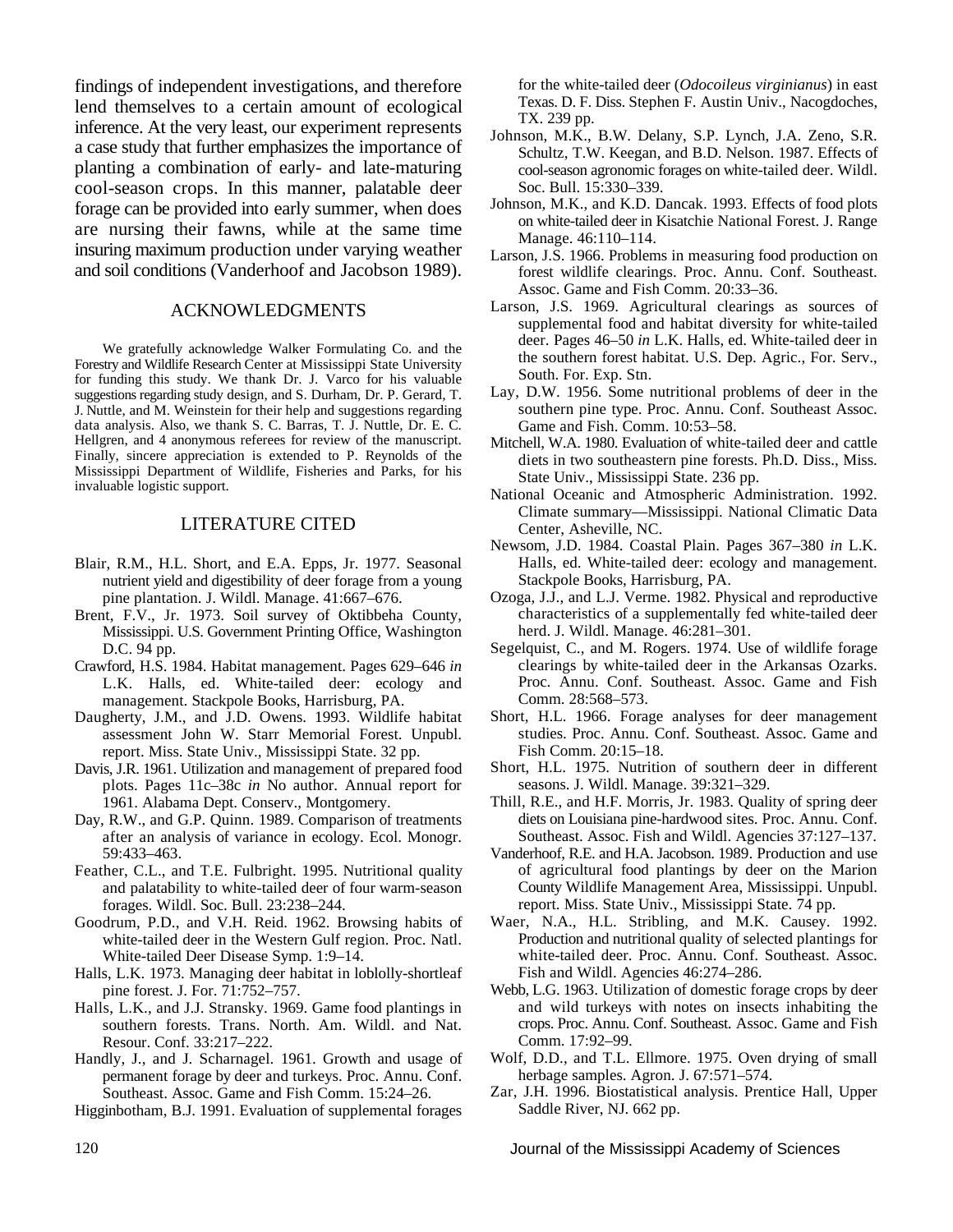# **Edema on Tropical Soda Apple (***Solanum viarum***) and Sticky Nightshade (***Solanum sisymbriifolium***)**

**Hamed K. Abbas , Charles T. Bryson, and J. J. Heitholt <sup>1</sup>** U.S. Department of Agriculture, Agricultural Research Service, Stoneville, MS 38776

Weed biology research is often critical in the search for the causes of weed disease symptoms. The primary objective of this research was to determine why edema (blister-like growths 2 to 5 mm in diameter) symptoms were found on the abaxial leaf surfaces of tropical soda apple (*Solanum viarum* Dunal) (TSA) and sticky nightshade (*Solanum sisymbriifolium* Lamarck) (SNS) under greenhouse conditions at Stoneville, MS. Because edema symptoms are consistent with excess leaf turgor, a secondary objective of this research was to characterize the effect of three transpirationreducing chemical treatments (Wilt-Pruf, LeafShield, abscisic acid) on the expression of edema in TSA, SNS, and several crop species. In a series of greenhouse studies, only TSA, SNS and jimsonweed (*Datura stramonium* L.), among 21 different species tested, exhibited edema. Wilt-Pruf (pineolene) treated jimsonweed exhibited more edema than untreated jimsonweed but the effect of Wilt-Pruf and abscisic acid on the other species was similar to the control treatments. Lack of effect from the foliar spray indicates that there are probably other environmental variables involved in causing edema. Overall, these findings may be the first step in attempts to find weaknesses in the growth, biology and life cycle of weeds such as TSA and SNS. Further research is needed before our findings can lead to effective control measures.

Argentina, but has become a noxious weed in Florida, exhibit edema, a physiological condition that is and is now spreading to other states ( Mullahey et al., associated with the death of the plants. This 1993; Mullahey and Cornell, 1994; Bryson et al., physiological disorder has been observed on tomato 1994). Currently, TSA has spread into much of the (*Lycopersicon esculentum* Mill.) and cabbage southeastern U.S.A. (Bryson and Byrd, 1994a, (*Brassica oleracea* L.) leaves, especially in poorly 1994b; Bryson et al., 1994; Byrd and Bryson, 1998) ventilated greenhouses (Sagi and Rylski, 1978; and has the potential to continue spreading in the Howard et al., 1994). It is caused by waterlogging of U.S.A. (Patterson and McGowan, 1996). the leaf tissues, which results in raised, blister-like

and Byrd, 1997), sticky nightshade (SNS), (*Solanum* surface and sometimes the upper leaf surface as well *sisymbriifolium* Lamarck) was discovered in several (Fig. 1). This phenomena can be explained by the Mississippi counties. Like TSA, SNS is an aggressive following: green, callus-like growths result when perennial with thorn-like prickles. It was introduced transpiration is restricted and root pressure continues into the U.S.A. from South America, but has not to pump water to the leaves. The affected leaves spread as rapidly as TSA. Although TSA is relatively showed necrotic lesions on the adaxial leaf surface easy to control with some herbicides (Akanda et al., opposite the blister-like growths which increase in 1997), its spread continues at a rapid pace. size concomitantly with the abaxial increase in the

inflict economic losses on agriculture, effective to shrink, curl, dry out, die, and abscise. However, control measures are needed. In the greenhouse, except for the aforementioned reports, we can find no under conditions of high humidity, we have observed reports where edema symptoms have been reported

*Acanthophora* (Nee, 1991) is native to Brazil and TSA and SNS leaves and stems in some cases to While surveying for TSA in Mississippi (Bryson growths, 2 to 5 mm in diameter, on the lower leaf Because TSA and SNS have the potential to blister-like growths. Once affected, the leaves begin

<sup>&</sup>lt;sup>1</sup>Author for correspondence.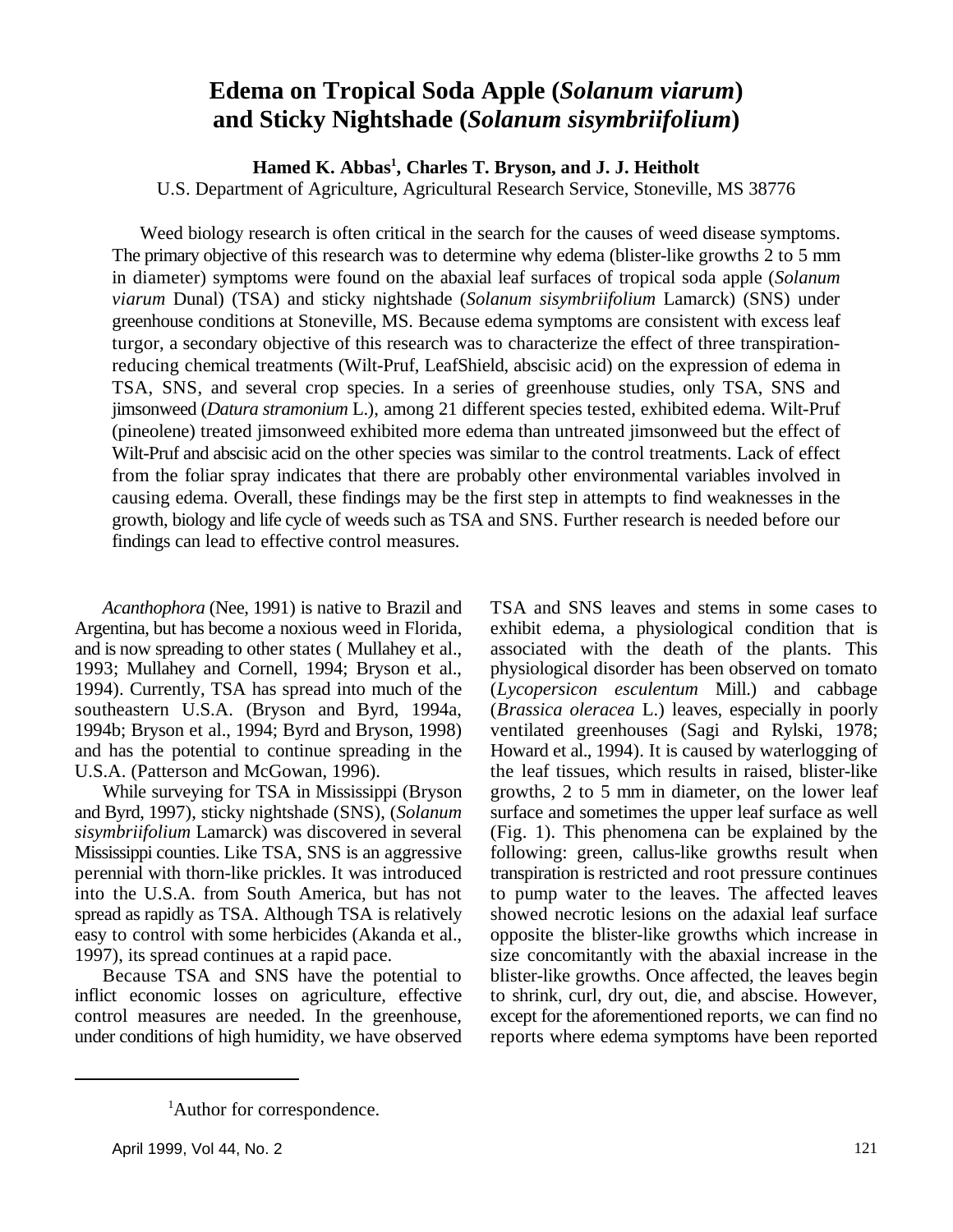on important weed species or whether edema may looking for fungal structures such as mycelia and significantly suppress weed growth. If the causes of spores under the light microscope. Also, the affected edema were known and the symptoms could be tissue was checked for bacterial streaming from the imposed upon TSA and SNS in the field, without blister-like growth and surrounding area or by an harming crop plants, the threat of these weeds could isolation procedure described by Saettler et al. be diminished. Therefore, the primary objective of this (1989). Treatment of affected and healthy plants with research was to compare several plant species for the fungicide benomyl [methyl 1-(butylcarbamoyl)-2 edema symptoms in the greenhouse. In attempts to enzimidazolecarbamate] was performed to rule out induce edema, a second objective of this research was fungal causes of edema. TSA seeds were surface to characterize the effect of transpiration-reducing sterilized with  $10\%$  (v/v) sodium hypochlorite chemical treatments on the expression of edema in solution, planted in sterilized soil and watered from TSA, SNS, and several plant species. below to minimize chances of seed- or soil-borne

*Plant Species and Environmental Conditions***—**Several weed and cultivated species from 5 families were used in the experiments (Table *Experiments 3 and 4—Attempted Induction of* 1). Three to five plants were raised from seed in each *Edema by Chemical Methods—*Because edema pots. Plants were grown in a greenhouse soil mixture symptoms are consistent with excessive turgor from a Bosket silt loam soil (Mollic Hapludalf). TSA pressure and dysfunctional stomata, foliar applications seeds and live roots were collected in Pearl River of stomata closing or blocking chemicals were applied County, MS during the summer of 1994 and SNS in Experiments 3 and 4. In Experiment 3, three seeds and roots were collected in Harrison County, chemicals and two check solutions were tested. The MS in the fall of 1994. TSA and SNS plants were chemicals were abscisic acid [ABA,  $\pm$  cis, transgrown from seeds, one plant per pot in 500 ml pots, abscisic acid (A-1012) obtained from Sigma Chemical respectively. SNS (8 plants) and TSA (100 plants) Co., St. Louis, MO], Wilt-Pruf (Wilt-Pruf Products, were used in this study. The greenhouse was Inc., Essex, CT), and LeafShield (Aquatrols, Cherry maintained at 30 to 35 $^{\circ}$ C day and 25 to 30 $^{\circ}$ C night, Hill, NJ). In Experiment 3, concentrations of +ABA at 65 to 85% relative humidity, and a 13- to 14-h light were  $10^5$  M and  $10^4$  M. Wilt-Pruf treatments were 1 period. part Wilt-Pruf concentrate to 5 parts water (1:5, v/v)

*Experiment 1—Preliminary Edema Evaluation—*Plants were observed from the seedling stage until 8 weeks after planting and data were collected on disease development. A disease rating scale of 0 to 3 was used to evaluate the symptoms as follows:  $0 =$  healthy,  $1 =$  green blister-like growths on the abaxial leaf surfaces but most of surface free of growths,  $2 =$  green blister-like growths on the majority of abaxial leaf surfaces and mild necrotic lesions on upper leaf surfaces, and  $3 =$  complete coverage of white-brown blister-like growths on the abaxial leaf surfaces, large necrotic lesions, stunting and leaf senescence. The experiment was a randomized complete block with ten replications (one pot per replication).

*Experiment 2—Investigation for Fungal and Bacteria Causes—*Infected tissues of SNS and TSA were tested for the presence of fungi such as white rust caused by *Albugo* spp. and downy mildew, *Peronospora* spp., by dissecting affected tissues and

MATERIALS AND METHODS sterilized TSA seeds were compared to plants from diseases. In a separate test, plants from surface unsterilized seeds for subsequent edema symptoms. The experiment was a randomized complete block with 10 replications.

> and 1 part Wilt-Pruf concentrate to 10 parts water (1:10, v/v). LeafShield concentrations were 1 part LeafShield to 15 parts water  $(1:15, v/v)$  and 1 part LeafShield to 30 parts water  $(1:30, v/v)$ . Wilt-Pruf is a Lewis acid catalyzed polymer of beta-pinene, one of the major constituents of pine oil consisting of 25% pineolene (di-1-*p*-menthene) and 75% inert ingredients. LeafShield is a liquid that consists of 14.86% paraffin, 7.42% oxidized polyethylene, 7.42% ethoxylated nonylphenol, 0.16% KOH, and 70.14% water. The pH of all diluted solutions was 6.

> One of the check treatments was an adjuvant, Silwet L-77 (SW), which was applied to the foliage. The concentration of SW was 0.1%, 100  $\mu$ l SW to 100 ml water. Silwet L-77, is an organo-silicone surfactant (polyalkyleneoxide modified heptamethyltrisiloxane, Union Carbide, Tarrytown, NY). The final check treatment was the unsprayed control.

Plant species receiving foliar treatments were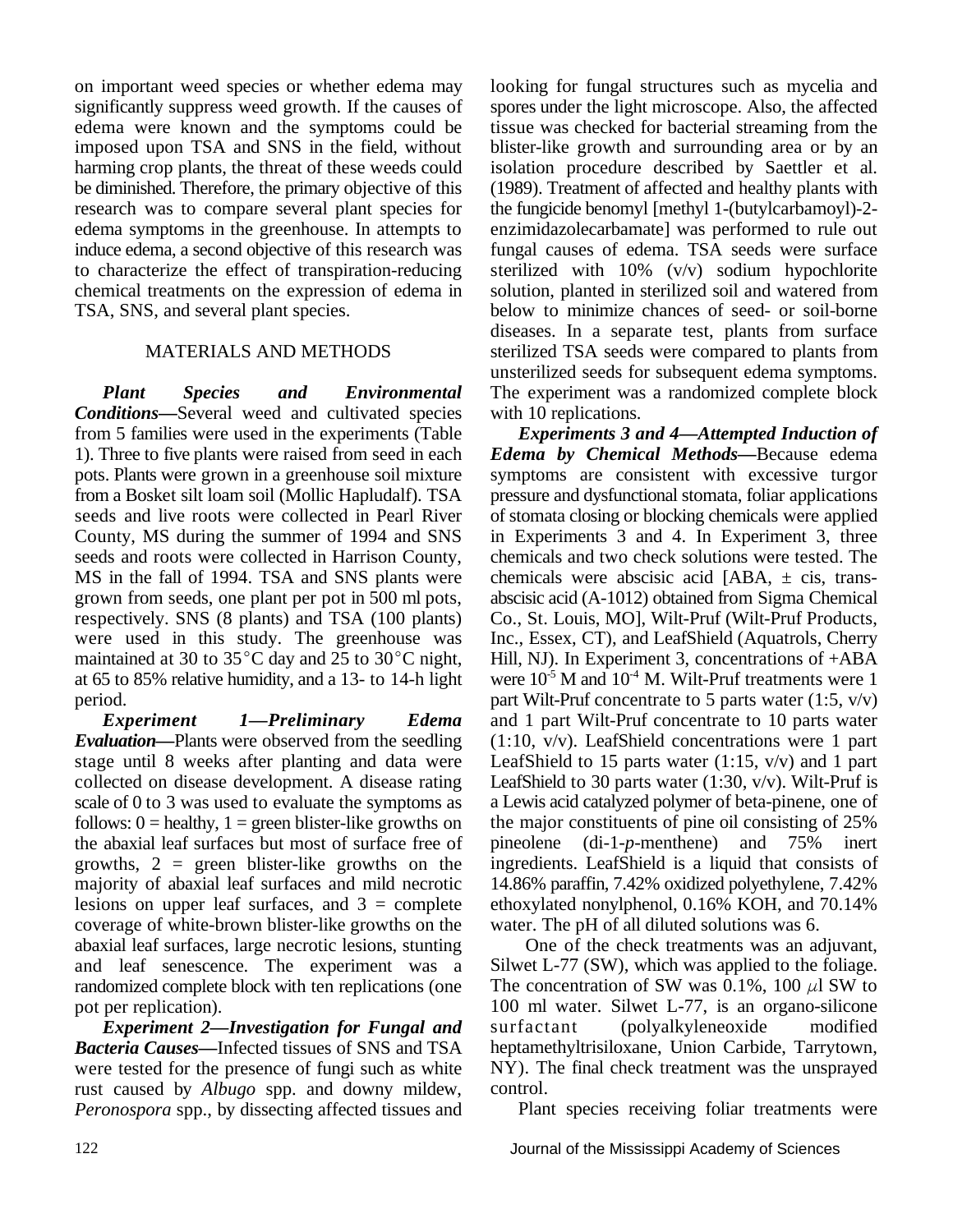TSA, SNS, black nightshade, jimsonweed, and consistent with a physiological disorder called tomato. Plants were sprayed with the above solutions "edema." until run-off and observed in the greenhouse for 2 weeks for edema-like symptoms. Plants were sprayed 2 to 3 weeks after emergence which happened to be the 5 to 7 leaf stage for our environmental conditions. For each pot, the number of plants with and without edema-like symptoms were measured at the end of the experiment and the percentage affected was calculated. In order to analyze the data statistically, the percentages were transformed using arcsin  $[\sqrt{(x/y)}]$  where x = number of plants exhibiting edema and  $y =$  total number of plants (Steel and Torrie, 1980). The experimental design was a randomized complete block with three replicates and a factorial arrangement of the spray treatments and plant species. Means were separated using SAS Proc Mixed (Littell et al., 1996).

In Experiment 4, only four treatments (three spray solutions and one check) were tested but two additional species were included. Only ABA  $(2 \times 10^{-4}$  $M$  +ABA) and Wilt-Pruf (1:3, v/v) were foliarly applied and their concentrations were higher than the initial test. Controls included 0.01% (v/v) Tween 20 and unsprayed plants. The ABA and Wilt-Pruf treatments included 0.01% Tween 20. The two additional species, soybean [*Glycine max* (L.) Merr. cv. 'Pace'] and cotton [*Gossypium hirsutum* (L.) cv. 'Stoneville 474'], were tested. After 2 weeks, edema ratings and plant height were determined and data were transformed as previously described. The experimental design was randomized complete block with five replicates and a factorial arrangement of the four treatments. Means were separated as previously described.

### RESULTS AND DISCUSSION

*Experiment 1—Preliminary Edema Evaluation—*TSA and SNS plants exhibited blisterlike growths, 2 to 5 mm in diameter, mainly on lower leaf surfaces but rarely on upper leaf surfaces (Fig. 1). TSA and SNS were the only two species among several botanical families that showed the above symptoms in our first experiment (Table 1). Cucumber, squash, Texas gourd, sicklepod, hemp sesbania, soybean, cotton, prickly sida, velvetleaf, tomato, bellpepper, eggplant, jimsonweed, and black nightshade were not affected (Table 1). The symptoms appeared on the lower leaves first and then progressed to upper leaves. The symptoms are

*Experiment 2—Investigation for Fungal and Bacteria Causes—*Affected tissues were negative for the presence of any pathogenic bacteria or pathogenic fungi (data not shown). Absence of a pathogen was also confirmed by L. M. Treeful, plant pathologist/consultant, St. Paul, MN. Foliar benomyl application did not prevent this disease. Surface sterilization of TSA seeds also failed to prevent edema (data not shown).

*Experiment 3—Attempted Induction of Edema by Chemical Methods—*An analysis of the edema data from Experiment 3 indicated a strong plant species  $\times$  chemical interaction. Therefore, edema data for each species and chemical treatment are presented separately. Data were also averaged across spray concentrations. For SNS, none of the treatments induced more edema than the unsprayed control or Silwet (Table 2). For TSA, none of the treatments increased edema above the control but ABA and LeafShield induced more edema than Silwet. For jimsonweed, Wilt-Pruf induced more edema than all treatments but Silwet.

*Experiment 4—Attempted Induction of Edema by Chemical Methods—*With higher concentrations of ABA and Wilt-Pruf, the analysis of variance showed species had significant differences in reaction to the chemical treatments. For TSA, Wilt-Pruf and ABA induced more edema than the unsprayed control (Table 3). For SNS, the unsprayed control exhibited more edema than ABA and Wilt-Pruf, therefore, the treatments did not induce edema. For jimsonweed, Wilt-Pruf induced more edema than the other three treatments and caused developing leaves to split lengthwise in several sections. Leaves with edema symptoms were smaller and showed chlorosis. Eisa and Dobrenz (1971) reported that eggplant leaves with edema had fewer chloroplasts than unaffected leaves. Overall, the data from Experiments 3 and 4 indicated that the treatments were sometimes, but not consistently associated with edema.

Jimsonweed treated with Wilt-Pruf were stunted in comparison to the control. Soybean treated with Wilt-Pruf that exhibited phytotoxic damage including necrotic lesions within 72 h after treatment. The four other species did not exhibit edema or other disease symptoms. Soybean continued to grow slowly and new leaves did not show necrotic lesions. However, Wilt-Pruf treated soybean were stunted and significantly shorter ( $P < 0.05$ ) compared with the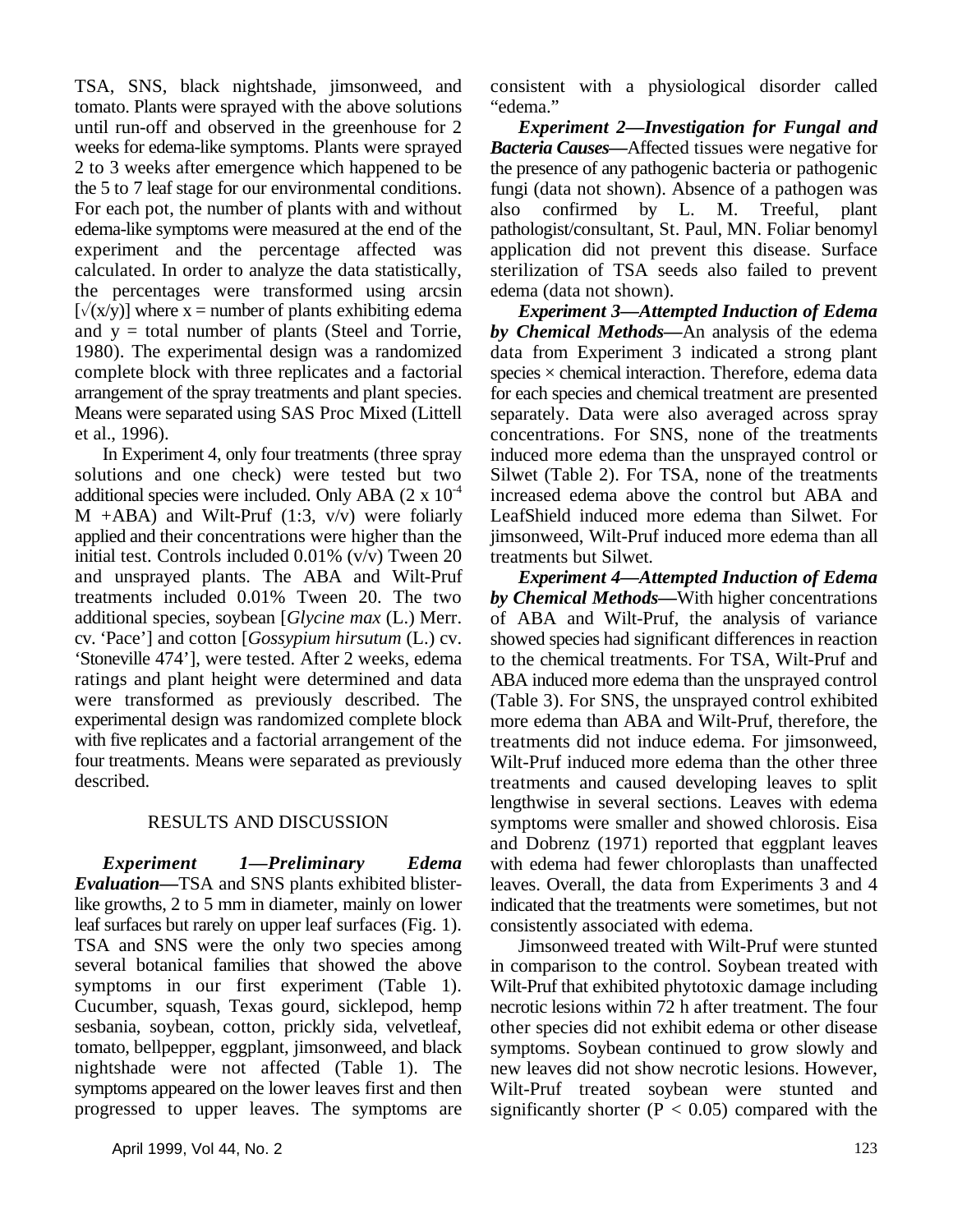other three treatments. Plant heights were 163, 169, jimsonweed plants were 67 cm tall which was not 176, and 120 cm for the control, Tween 20, ABA, different from the other treatments. 176, and 120 cm for the control, Tween 20, ABA, and Wilt-Pruf treatment, respectively. Untreated

| <b>FAMILY</b>                                              | Edema Rating <sup>a</sup> |                  |  |
|------------------------------------------------------------|---------------------------|------------------|--|
| Common name (Scientific name)                              | $1-wk$                    | $8-wk$           |  |
| <b>ASTERACEAE (COMPOSITE)</b>                              | $\overline{0}$            | $\overline{0}$   |  |
| Common cocklebur (Xanthium strumarium L.)                  | $\theta$                  | $\mathbf{0}$     |  |
| Sunflower (Helianthus annuus L.)                           | $\theta$                  | $\Omega$         |  |
| CONVOLVULACEAE                                             | 0                         | $\Omega$         |  |
| Ivyleaf morningglory [Ipomoea hederacea (L.) Jacq.]        | 0                         | $\Omega$         |  |
| Pitted morningglory (Ipomoea lacunosa L.)                  | $\theta$                  | $\Omega$         |  |
| Purple moonflower (Ipomoea turbinata Lag.)                 | $\theta$                  | $\Omega$         |  |
| <b>CUCURBITACEAE</b>                                       | $\theta$                  | $\Omega$         |  |
| Creeping cucumber (Melothria pendula L.)                   | 0                         | $\Omega$         |  |
| Squash [Cucurbita pepo var. melopepo (L.) Alef]            | 0                         | $\theta$         |  |
| Texas gourd [Cucurbita texana (Scheele) Gray]              | 0                         | $\Omega$         |  |
| <b>LEGUMINOSAE</b>                                         | $\Omega$                  | $\boldsymbol{0}$ |  |
| Sicklepod (Cassia obtusifolia L.)                          | $\theta$                  | $\Omega$         |  |
| Hemp sesbania [Sesbania exaltata (Raf) Rydb. ex A.W. Hill] | 0                         | 0                |  |
| Soybean [Glycine max (L.) Merr.]                           | 0                         | $\overline{0}$   |  |
| <b>MALVACEAE</b>                                           | 0                         | 0                |  |
| Cotton (Gossypium hirsutum L.)                             | 0                         | $\boldsymbol{0}$ |  |
| Prickly sida (Sida spinosa L.)                             | 0                         | $\theta$         |  |
| Velvetleaf (Abutilon theophrasti Medik.)                   | 0                         | $\Omega$         |  |
| <b>SOLANACEAE</b>                                          | 0                         | $\boldsymbol{0}$ |  |
| Tomato (Lycopersicon escultentum Mill.)                    | 0                         | $\boldsymbol{0}$ |  |
| Jimsonweed (Datura stramonium L.)                          | 0                         | $\boldsymbol{0}$ |  |
| Black nightshade (Solanum nigrum L.)                       | 0                         | $\theta$         |  |
| Sticky nightshade (Solanum sisymbriifolium Lamarck)        | 1                         | 3                |  |
| Tropical soda apple (Solanum viarum Dunal)                 | 1                         | 3                |  |

**Table 1. "Edema" ratings for 6 crop and 13 weed species from greenhouse grown plants.**

<sup>a</sup>0-3 rating scale where 0 equals no edema to 3 (equals severe blistering, necrosis and stunting).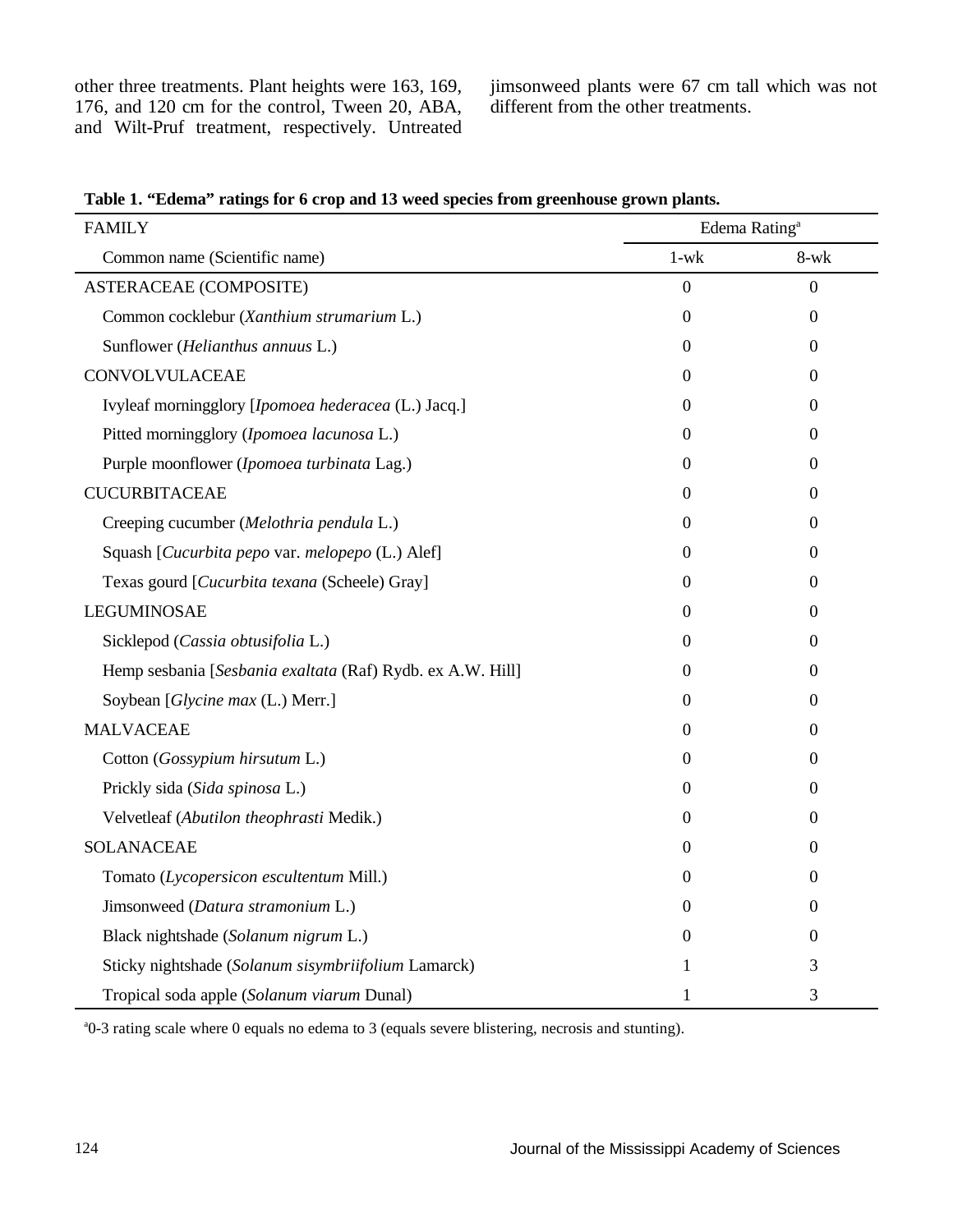|                  | Species                                 |                                 |                          |                            |                |
|------------------|-----------------------------------------|---------------------------------|--------------------------|----------------------------|----------------|
| Chemical         | <b>Sticky</b><br>Nightshade<br>(SNS)    | Tropical<br>Soda Apple<br>(TSA) | Jimsonweed               | <b>Black</b><br>Nightshade | Tomato         |
|                  |                                         |                                 | % edema ---------------- |                            |                |
| Control $\delta$ | $66$ ab <sup><math>\dagger</math></sup> | 48 ab                           | 0 <sub>c</sub>           | 0a                         | 0a             |
| Silwet           | 80 a                                    | 32 <sub>b</sub>                 | 29ab                     | 0a                         | 0a             |
| ABA              | 82 a                                    | 54 a                            | $17$ bc                  | 0a                         | 0a             |
| Leafshield       | $69$ ab                                 | 62a                             | 20 <sub>b</sub>          | 8 a                        | 0a             |
| Wilt-Pruf        | 63 b                                    | 35 b                            | 48 a                     | 6 a                        | 0a             |
| Mean             | $72 \text{ A}^{\ddagger}$               | 46 B                            | 23 C                     | 3 D                        | 0 <sub>D</sub> |

**Table 2. Percentage of leaves exhibiting edema for five plant species as affected by anti-transpirants. Values are averaged across spray concentrations.**

<sup> $\dagger$ </sup>Values in the same column followed by the same letter were not significantly different ( $P > 0.05$ ) using the LSD test.

<sup>‡</sup>Mean values in the last row followed by the same capitalized letter were not significantly different ( $P > 0.05$ ) using the LSD test.

Unsprayed. §

|            | <b>Species</b>                       |                                 |                 |                            |        |        |                |
|------------|--------------------------------------|---------------------------------|-----------------|----------------------------|--------|--------|----------------|
| Chemical   | <b>Sticky</b><br>Nightshade<br>(SNS) | Tropical<br>Soda Apple<br>(TSA) | Jimsonweed      | <b>Black</b><br>Nightshade | Tomato | Cotton | Soybean        |
|            |                                      |                                 |                 | % edema -                  |        |        |                |
| Control    | $66a^{\dagger}$                      | 39c                             | 0 <sub>c</sub>  | 0a                         | 0a     | 0a     | 0 <sub>b</sub> |
| Tween 20   | $50$ ab                              | 55 bc                           | 19 <sub>b</sub> | 0a                         | 0a     | 0a     | 0 <sub>b</sub> |
| <b>ABA</b> | 44 b                                 | $64$ ab                         | 23 <sub>b</sub> | 0a                         | 0a     | 0a     | 0 <sub>b</sub> |
| Wilt-Pruf  | 39 <sub>b</sub>                      | 76 a                            | 66 a            | 0 a                        | 0a     | 0a     | 0 <sub>b</sub> |
| Mean       | $38B^{\ddagger}$                     | 58 A                            | 27 C            | 0E                         | 0E     | 0E     | 0E             |

Table 3. Percentage of leaves showing edema after foliar applications of a control solution (0.01% Tween 20),  $2 \times 10^{-4}$  M abscisic acid (+ABA) or Wilt-Pruf (1:3 water,  $\overline{v/v}$ ).

<sup>†</sup>Values in the same column followed by the same letter were not significant different ( $P > 0.05$ ) using the LSD test. <sup>‡</sup>Mean values in the last row followed by the same capitalized letter were not significantly different ( $P > 0.05$ ) using the LSD test.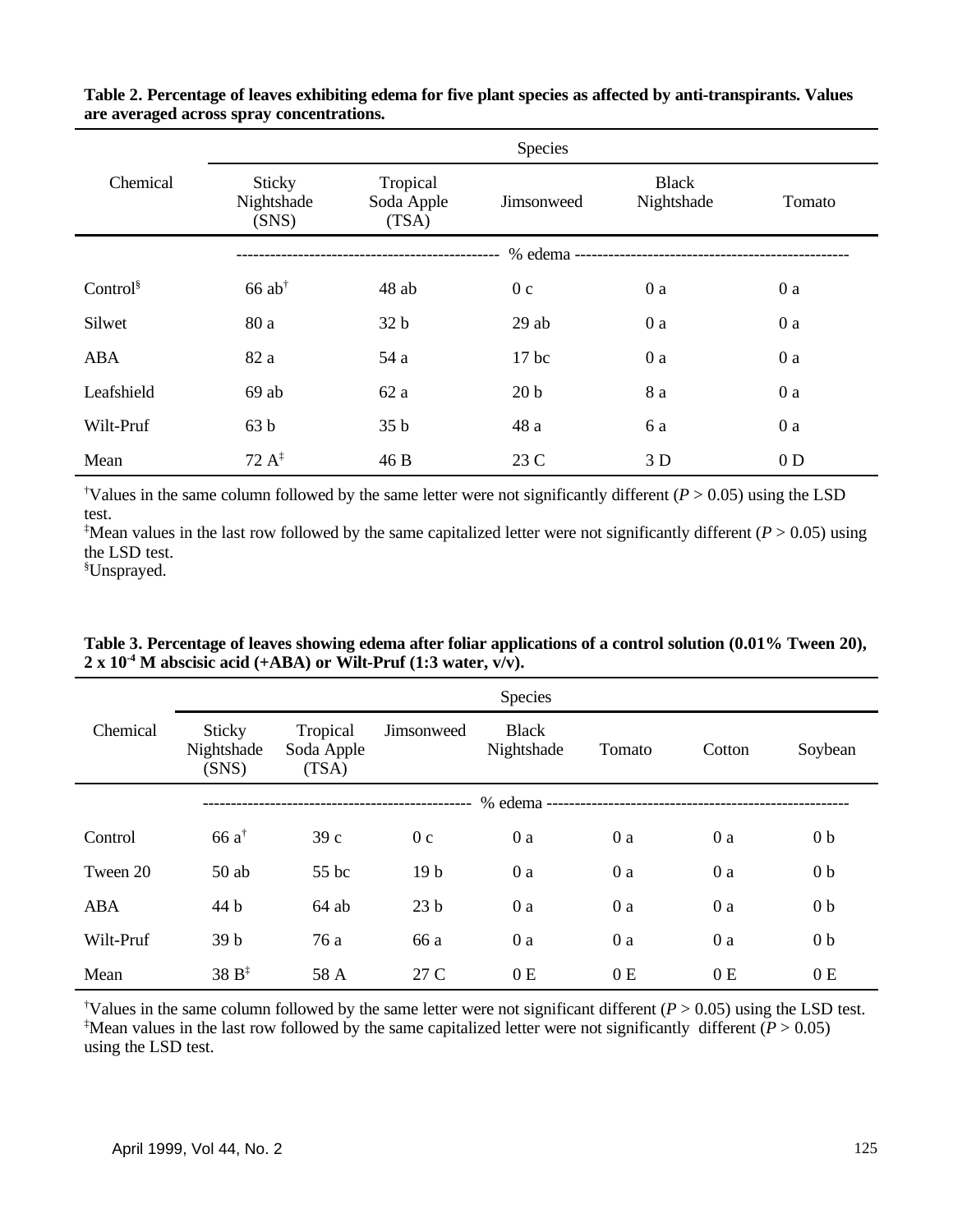

**Figure 1. Edema; (Top)—Lesions on tropical soda apple (TSA) lower (abaxial) surfaces of the leaves and control. (Middle)—Lesions on TSA upper (adaxial) surfaces of the leaves and control. (Bottom)—Lesions on sticky nightshade lower (abaxial) surfaces of the leaves and control.**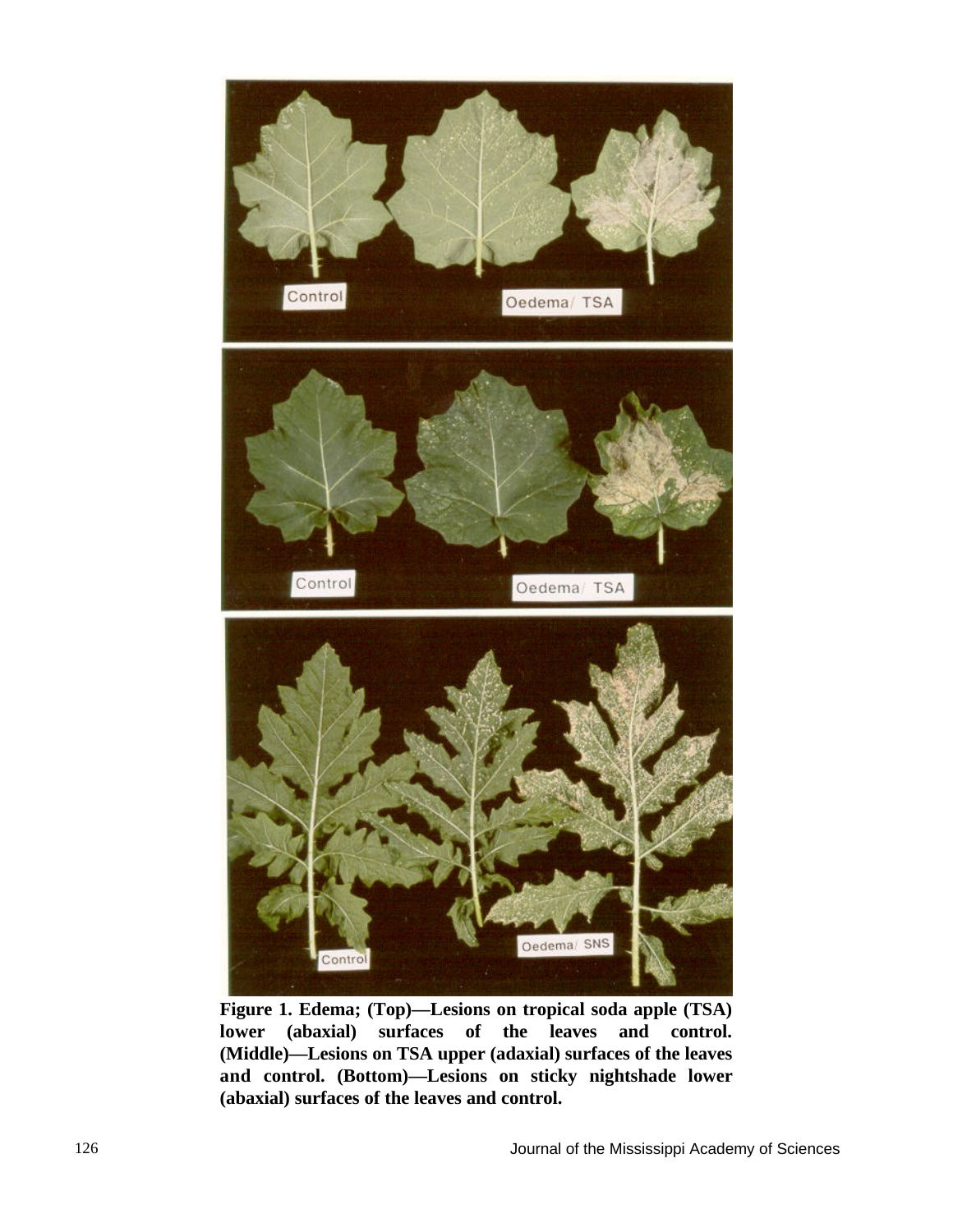#### SUMMARY

Although we were able to characterize the extent that different species express edema, we were unable to consistently increase edema in TSA and SNS by applying different chemicals. One exception was Wilt-Pruf applied to jimsonweed which increased edema in both Experiments 3 and Exp. 4. ABA probably acts to reduce transpiration via a physiological process (Hartung and Davies, 1991) whereas LeafShield and Wilt-Pruf probably act via physical means. Because of the inconsistent results for most treatments, the data did not support the hypothesis that reducing transpiration would increase edema symptoms. Instead, our greenhouse conditions of low light intensity and high humidity probably played a critical role in establishing edema in TSA and SNS. Others have also found low light intensity (Sagi and Rylski, 1978), high humidity (Eisa and Dobrenz, 1971), high temperature (Eisa and Dobrenz, 1971), and light quality (Morrow and Tibbits, 1988) to be critical for the establishment of edema.

This paper provides the first report of this physiological disorder "edema" on the very important and fast spreading weed, TSA. If treatments that increase edema on TSA and SNS can be found without damaging crop plants, our results may contribute to effective control measures.

#### ACKNOWLEDGMENT

We thank Dr. L. M. Treeful, Plant Pathologist/Consultant, St. Paul, MN 55119, for confirming this disease. We also thank Ms. Bobbie J. Johnson, USDA-ARS, SWSRU, Stoneville, MS 38776, for the excellent plant culture.

#### LITERATURE CITED

- Akanda, R.U., J.J. Mullahey, C.C. Dowler, and D.G. Shilling. 1997. Influence of postemergence herbicides on tropical soda apple (*Solanum viarum*) and bahiagrass (*Paspalum notatum*). Weed Technol. 11:656–661.
- Bryson, C.T., and J.D. Byrd, Jr. 1994a. *Solanum viarum* (Solanaceae), new to Mississippi. Sida 16:382–385.
- Bryson, C.T., and J.D. Byrd, Jr. 1994b. Tropical soda apple (*Solanum viarum* Dunal) in Mississippi. Mississippi Dept. Agric. & Commerce, Bureau of Plant Industry Bull., 2 pp.
- Bryson, C.T., and J.D. Byrd, Jr. 1997. History, biology, and management of tropical soda apple in Mississippi. J. Miss. Acad. Sci. (Abstr.) 42:14.
- Bryson, C.T., J.D. Byrd, Jr., and R. Westbrooks. 1994. Tropical soda apple (*Solanum viarum* Dunal) in the United States. Mississippi Dept. Agric. & Commerce, Bureau of Plant Industry Bull., 2pp.
- Byrd, J.D., Jr., and C.T. Bryson. 1998. Tropical soda apple (*Solanum viarum* Dunal) in Mississippi: 1997 update. Weed Sci. Soc. Am. (Abstr.) 38:29.
- Eisa, H.M., and A.K. Dobrenz. 1971. Morphological and anatomical aspects of oedema in eggplants (*Solanum melongena* L.). J. Amer. Soc. Hort. Sci. 96:766–769.
- Hartung, W., and W. J. Davies. 1991. Drought-induced changes in physiology and ABA.Pages 63–79 *in*: Davies, W. J. and H. G. Jones (eds.). Abscisic acid: Physiology & Biochemistry, Bios Scientific Publishers, Oxford, UK.
- Howard, R.J., J.A. Garland, and W.L. Seaman. 1994. Diseases and pests of vegetable crops in Canada. Canadian Phytopathological Society and Entomological Society of Canada, 554 pp.
- Littell, R.C., G.A. Milliken, W.W. Stroup, and R.D. Wolfinger. 1996. SAS system for mixed models. SAS Institute, Inc., Cary, NC. 633 pp.
- Morrow, R.C. and T.W. Tibbitts. 1988. Evidence for involvement of phytochrome in tumor development on plants. Plant Physiol. 88:1110–1114.
- Mullahey J.J., J.A. Cornell, and D.L. Colvin. 1993. Tropical soda apple (*Solanum viarum*) control. Weed Technol. 7:723–727.
- Mullahey, J., and J. Cornell. 1994. Biology of tropical soda apple (*Solanum viarum*): an introduced weed in Florida. Weed Technol. 8:465–469.
- Nee, M. 1991. Synopsis of *Solanum* section *Acanthophora:* a revision of interest for glycoalkaloid. Pages 258–268 *in* J.G. Hawkes, R.N. Lester, M. Nee, and N. Estrada, (eds.) Solanaceae 111. Taxonomy, Chemistry, Evolution. Royal Botanic Gardens Kew, Richmond, Surry, UK.
- Patterson, D.T., and M. McGowan. 1996. Environmental limits to the distribution of tropical soda apple (*Solanum viarum* Dunal) in the United States. Weed Sci. Soc. Am. (Abstr.) 36:3.
- Saettler, A.W., N.W. Schaad, and D.A. Roth. 1989. Detection of bacteria in seed and other planting material. APS Press, American Phytopathological Society, St. Paul, Minnesota. 122 pp.
- Sagi, A,. and I. Rylski. 1978. Differences in susceptibility to œdema in two tomato cultivars growing under various light intensities. Phytoparasitica 6:151–153.
- Steel, R.G.D., and J.H. Torrie. 1980. Principles and procedures of statistics: A biometrical approach. McGraw Hill Book Company. New York. 633 pp.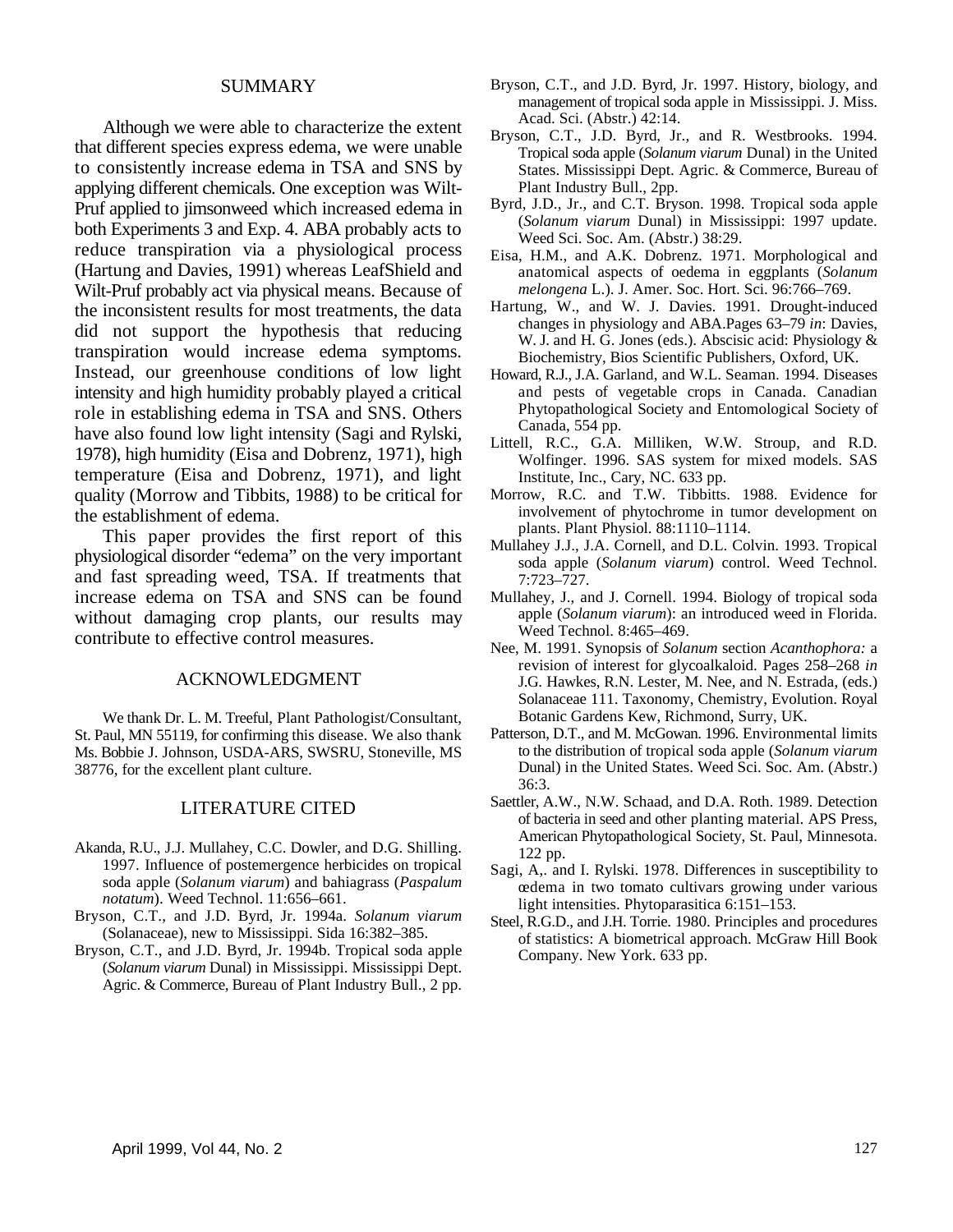# **President's Column**

### Challenges and Opportunities for the New Millennium

I have just returned from Tupelo and the  $63<sup>rd</sup>$ Annual Meeting of this Academy. The flush of University of Mississippi Medical Center Division of success from that meeting offers a good basis for Infectious Diseases, with the assistance of Ms. Sybil reflection on the progress of this past year. It also Jones. The title of the presentation, "The Face of offers an excellent springboard for looking ahead to HIV/AIDS in Mississippi" prefaced a truly captivating the leadership of Dr. Susan Nodurft, our incoming exposition of the disease processes, current treatment<br>President, and to configuration of the Academy for protocols and the epidemiology of HIV/AIDS in this President, and to configuration of the Academy for entry into the next millennium. State. A human "face" to the issues was provided by

Academy. We have not, in recent memory, attempted educator for the audience. In recognition of her to hold a meeting outside of the traditional locations abilities and efforts, we have offered Ms. Jones a of Jackson and Biloxi. The Convention and Visitors honorary membership in the Academy. Bureau of Tupelo has worked assiduously to court us Clearly, the challenges of managing our societies to Tupelo. While all the numbers are not yet response to HIV/AIDS will be paramount as we begin compiled, it appears as though there were no the next millennium. As suggested by an editorial in negatives associated with meeting in Tupelo. The the New York Times (Oct. 7, 1985): Convention Bureau personnel were a major and very helpful presence at the meeting registration area, "Fear and ignorance about AIDS can so representatives of the Bureau met with the Academy weaken people's senses as to make them leadership every day to ensure smooth operations, susceptible to an equally virulent threat: hotel and restaurant facilities were pleasant, and the bigotry." convention facility itself seemed to accommodate our every need. We saw a 20% increase in the number of The efforts of bright, dedicated, and eloquent abstracts submitted to the meeting, with a total of individuals like Dr. Henderson and Ms. Jones, and approximately 360 being published. Two major forums like the Academy's Dodgen Lecture, are our symposia, a Neuropsychiatry symposium organized by best defense against this threat. I hope to see more Dr. John Piletz of the Health Sciences Division, and presentations of this type sponsored by our Academy a symposium on History and Philosophy of Science, in the future. As scientists, as educators, and as organized by Dr. Ken Curry, increased the scope of spokespersons to the public on issues of science presentations at the meeting. Efforts such as these policy, this is an area where we can make a difference. significantly improve attendance at and interest in the In evaluating the activities of this past year, the annual meeting. I strongly encourage greater efforts Academy and its major efforts, the Journal of the by our membership to develop symposia for next Mississippi Academy of Sciences, and the Junior year's meeting as well. A greater presence of faculty Mississippi Academy of Sciences, have done well. and students from north Mississippi campuses was The *Journal* is now listed in three national abstracting evident, although we did see fewer folks traveling agencies, publishes issues quarterly and is enjoying a from the southern reaches of the state. Altogether, real renaissance. The Junior Academy has once again the Tupelo site creates an equitable balance in the sponsored outstanding science and has identified two burden of travel for our members. We will be back in gifted students, Mr. Amit Goel and Ms. Katie Biloxi next vear for the millennial meeting and have Underwood as our overall winner and Clyde Sheely not yet decided on a site for the 2001 meeting. If you second place awardee, respectively.<br>have strong feelings about Tupelo as a potential site Nevertheless, while our Academy does appear to have strong feelings about Tupelo as a potential site Mevertheless, while our Academy does appear to for the 2001 meeting, please pass them on to Cynthia be flourishing. I will reiterate the theme that I for the 2001 meeting, please pass them on to Cynthia Huff at the Academy office in Jackson or contact any introduced when I donned the mantle as President.

presented by Harold Henderson, M.D., from the HIV/AIDS in Mississippi" prefaced a truly captivating exposition of the disease processes, current treatment The Tupelo meeting was a gamble for the Ms. Jones, who proved to be a uniquely effective

of the Academy officers.<br>
The 1999 Charles L. Dodgen Lecture was increasingly means of configuring our Academy for increasingly means of configuring our Academy for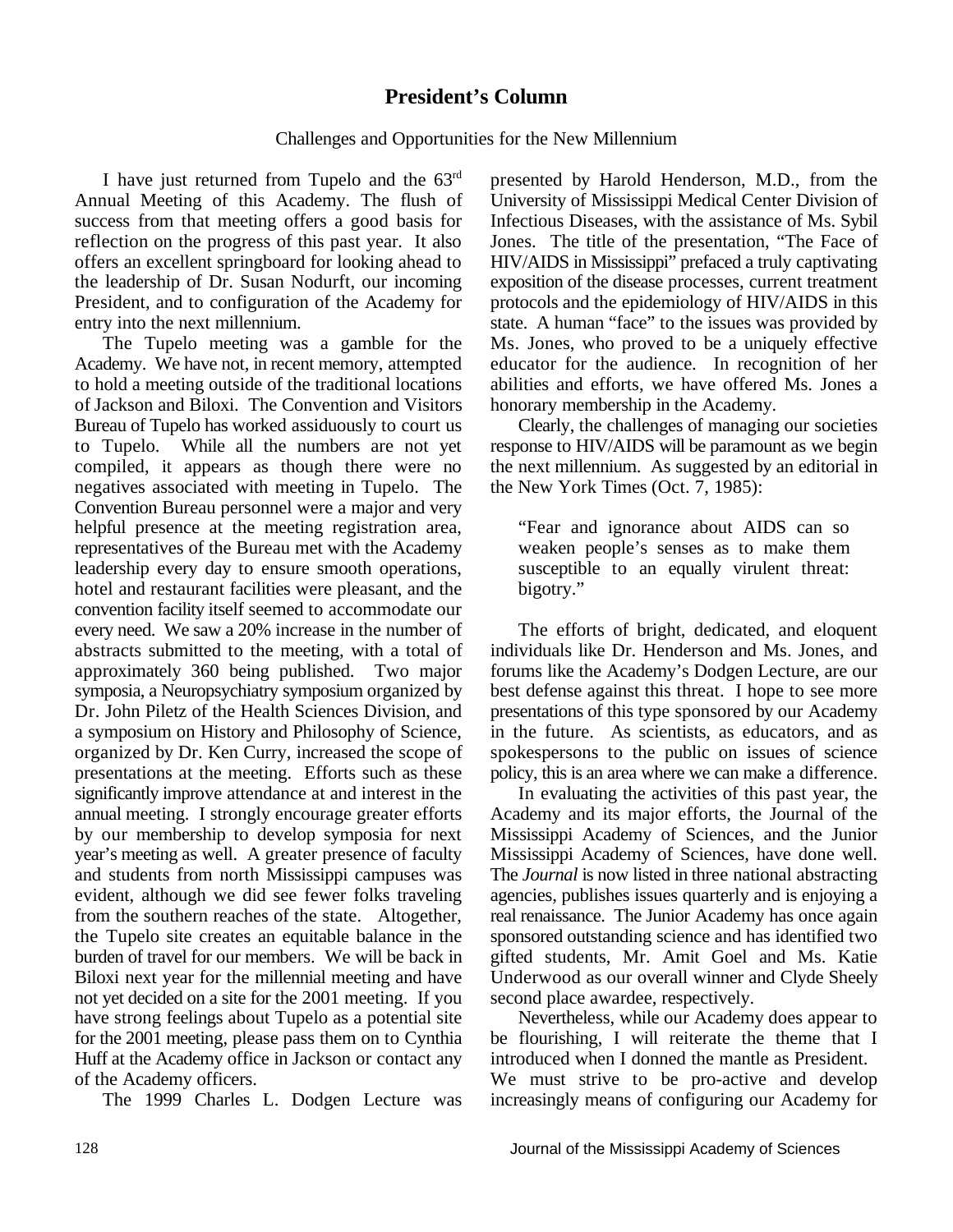the future. Dr. Nodurft's leadership promises to be college system, in particular, is intimately involved in tailor made to meet this challenge. Fresh, innovative training of this segment of the scientific/technical/eduand dedicated, I can anticipate that Dr. Nodurft will cational population. We, as an Academy, need to carry the Academy forward to new heights. aggressively court IT educators and scientists into the

as President, I will suggest three themes upon which establishment of an IT Division for the next annual Dr. Nodurft and the Academy can focus. These are: meeting. I offer a second challenge to our members Membership, Information Technology and Corporate to step forward to assist us in organizing such a Sponsorship. division and to secure the additional membership to

a great start on increasing corporate sponsorship last in establishment of a membership network for the year as a result of the efforts of Dr. Rosalina Academy. I envision using the immediate Past-Hairston. We need to redouble those efforts. President as Membership Chair, and organizing the Corporate sponsorship allows us to offer significant state into three zones, membership efforts for each of awards to our students and faculty, helps to provide which would be coordinated by one of the three honoraria that increase the attractiveness of speaking Academy Director's. An individual at each of our engagements at the Annual Meeting, and could be community colleges and four year institutions of used to offset page charges and increase submissions higher learning would be designated as the to the *Journal*. I would challenge all members to membership contact for each campus. Through a submit ideas (and the names of potential contacts network such as this, we can distribute information within corporate entities) to Ms. Cynthia Huff at the about the involvement of each campus in academy Academy office. These will be acted upon activities and maintain the type of communication that aggressively by the Academy leadership. However, should reap additional benefits in increased we need to hear about such contacts and a personal membership. My final challenge will be for interested connection always increases the chances of securing individuals at each campus to step forward and a sponsorship.  $\blacksquare$  identify themselves to me as such contacts.

technology are closely linked in my mind. growth and productive change. I thank the academy Information technology (IT) offers now and will for permitting me the challenges of leadership and continue to offer the greatest opportunity to bring look forward to continued service.—Rob Rockhold new membership into our Academy. The community

Based on my experience and President-Elect and Academy. It would be prudent to consider To deal with the last, first, the Academy got off to support an IT division. I will also continue to work

The issues of membership and information Every new challenge is a new opportunity for

# **Executive Officer's Column**

meeting in Tupelo this year. The Board of Directors still a sizeable number. This included a large number took a big chance by altering our normal pattern of of scientists and students from the University of meeting sites. Historically, we have moved between Mississippi. In past years their attendance has been Jackson and Biloxi. With Jackson pricing itself out of fairly low; this meeting was geographically our market and Biloxi not far behind, we have been advantageous for them. We also had a very active exploring alternatives. Tupelo went to the top of our vendor exhibit with over 20 presenters. list after we had a site visit. However, scientists tend Beyond the numbers, we also had a meaningful to be conservative and resist change. We had meeting with many positive comments about the nightmares of a meeting with just Division Heads and quality of presentations. We had a unique two person Board members! Dodgen presentation. Dr. Harold Henderson spoke to

a record for number of abstracts this year, 360. This AIDS. We saw the human face of this tragedy when did not overburden our meetings because many were Dr. Henderson introduced us to one of his patients. poster presentations. We had about 750 meeting She in turn told us of her various maladies and drug

I'm happy to report that we had a successful attendees which is slightly down from last year but

Instead of disaster, we had a real success. We set us about the biology and epidemiology of HIV and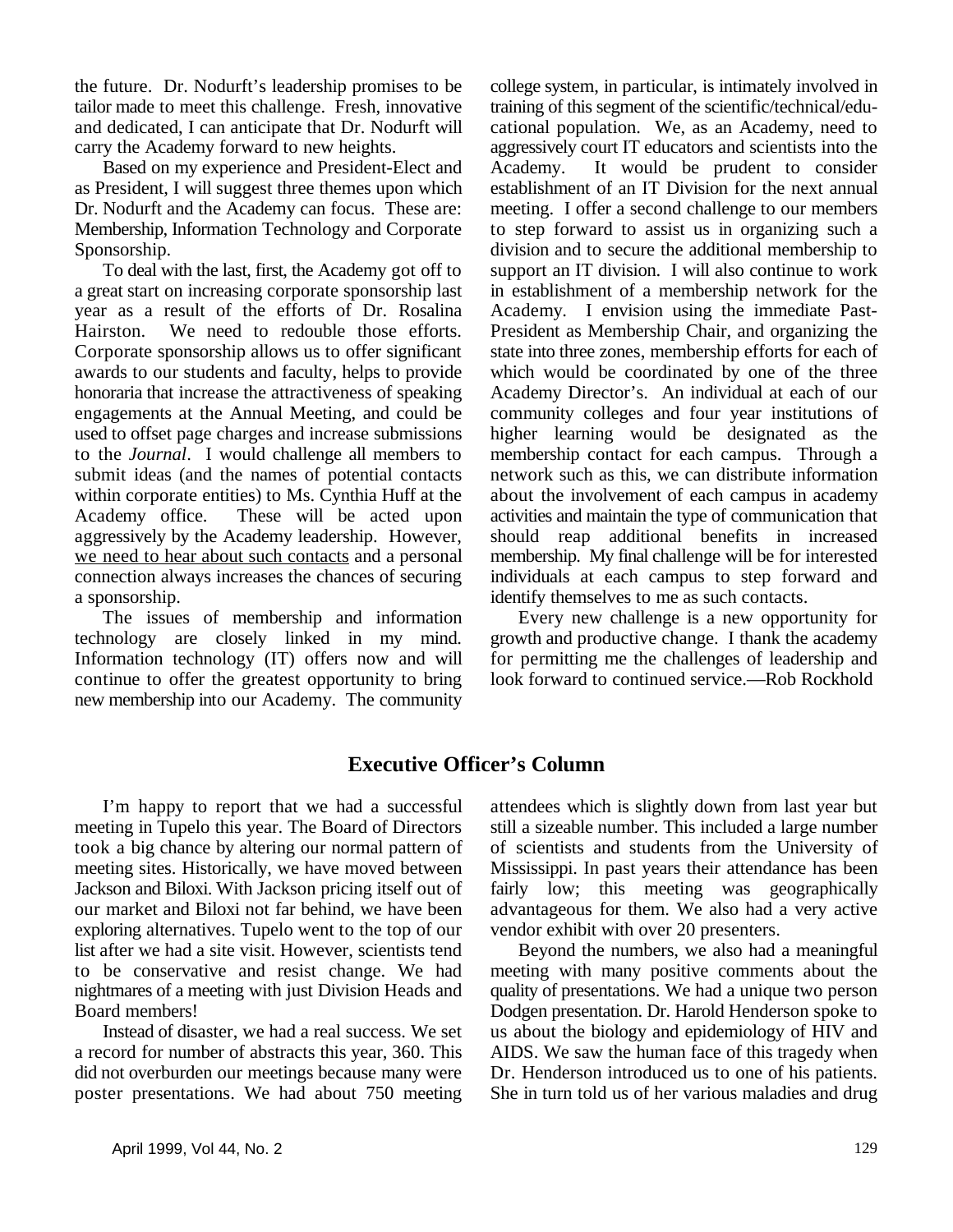unfamiliar venue. We'd also like to thank the Tupelo Boyle

protocols. The audience was mesmerized. At first no Visitor's and Convention Bureau. They supplied a one was ready to ask a question, but then everyone seemingly tireless group of workers to assist with our had questions. It was an amazing Dodgen lecture. registration. Of course we need to thank our As usual the meeting would not have worked membership for turning out and showing off the good without the work of many people. We are particularly science being done in Mississippi. We'll be in Biloxi thankful for the efforts of our Associate Executive next year with our dates set for February 24, 25. By Officer, Cynthia Huff and our indefatigable Journal that time all of the Y2K disasters should have passed Editor/Tactical Program Chair Ken Curry. Their and we'll be charging into the new millennium (which planning and arrangements helped ease us into an we all know really starts on January 1, 2001).—John

## **Mississippi Junior Academy of Sciences 1999 Paper Competition**

its annual paper competition on January 30, 1999 at LaDerious Williams, "Student Experiences Versus Mississippi College in Clinton, Mississippi. The host Parents' Perception of Those Experiences as Possible for this year's competition was Dr. Robert Hamilton Influences on School Violence." of Mississippi College. The morning started with Those awarded special recognition in Class II Katie Underwood, MJAS President, and Dr. Joan were as follows: Alexander Grant Clark, "2084: McCoy-Messer, MJAS Director, welcoming everyone Security for the 21<sup>st</sup> Century"; John Benjamin Ward, to the competition. Next the individual competition "The Effect of Concentrated Garlic on *Escherichia* started. The competition was well represented with *coli* and *Staphylococcus epidydimis*"; Carrie Garner, one Class I category and with six Class II categories. "*Aleurites fordii* and Cancer: Is There a Link"; Each category had one winner and one special Jonathan Godwin, "Determining Paternal Spawning recognition award, with the exception of a tie in one Behavior of Channel Catfish, *Ictalurus punctatus*"; category. Carrie Smith, "Can We Conserve Forests by Cashing

Almas with her paper, "The Effects of Caffeine on Effect of Color on the Brain's Ability to Process Weight Gain in Female Mice." The winner of the Information."<br>special recognition award for Class I was Gita Subra-<br>After the competition, Dr. Janelle S. Pryor, special recognition award for Class I was Gita Subramony with her paper, "A Study of Freeze Damage on professor at Mississippi College, gave a keynote Plant Cells and the Effect of Cryoprotectants." address on "The Human Genome Project." Then

The winners of the Class II categories are as everyone broke for lunch. follows: Emily Katherine Underwood, "The Design After lunch the divisional finalist competition was and Testing of a Portable Seismic Telemetry Station"; held. The winners of the competition are as follows: Mary Ann Sodachanh, "Analyze the Possible Honorable Mention: Patrick Black; Second Place: Inhibitory and Suppressing Effects of Chrysanthemum Emily Katherine Underwood: First Place: Amit Goel. Extracts and Licorice Extracts on the Tobacco Then the business meeting was held. The new Mosaic Virus"; Amit Goel, "The Effects of *Commi-* officers are as follows: President–Alexander Grant *phora mukul* on Cholesterol Levels of Hyper- Clark; Vice-President-Patrick Black; Secrecholesterolemic Rats and the Binding Ability of tary–Nathan Wilson; Reporter–Leanne Sloan; Board *Commiphora mukul* with Bile Salts that are key in the Members: Regina Schommer, Jonathan Crownover, distribution of Cholesterol: A Two Stage Study"; and Nicklaus Simpson. The 1999 Mississippi Junior Patrick Black, "The Use of Biofiltration for the Academy of Science Paper Competition was a huge Decontamination of Water"; Nathan Wilson, "Hyper- success!!—Joan Messer gravia and Growth: "Space Shuttle Inspired Research on the Home Planet"; Tiffany Williams, "A Comparison of Social Behaviors of Spider Monkeys (*Ateles fusciceps*) and Saki Monkeys (*Pithecia*

The Mississippi Junior Academy of Sciences held *pithecia*) at the Jackson Zoological Gardens"; and

The winner of the Class I category was Emily L. in on Agricultural Wastes?"; and Raquel Sloan, "The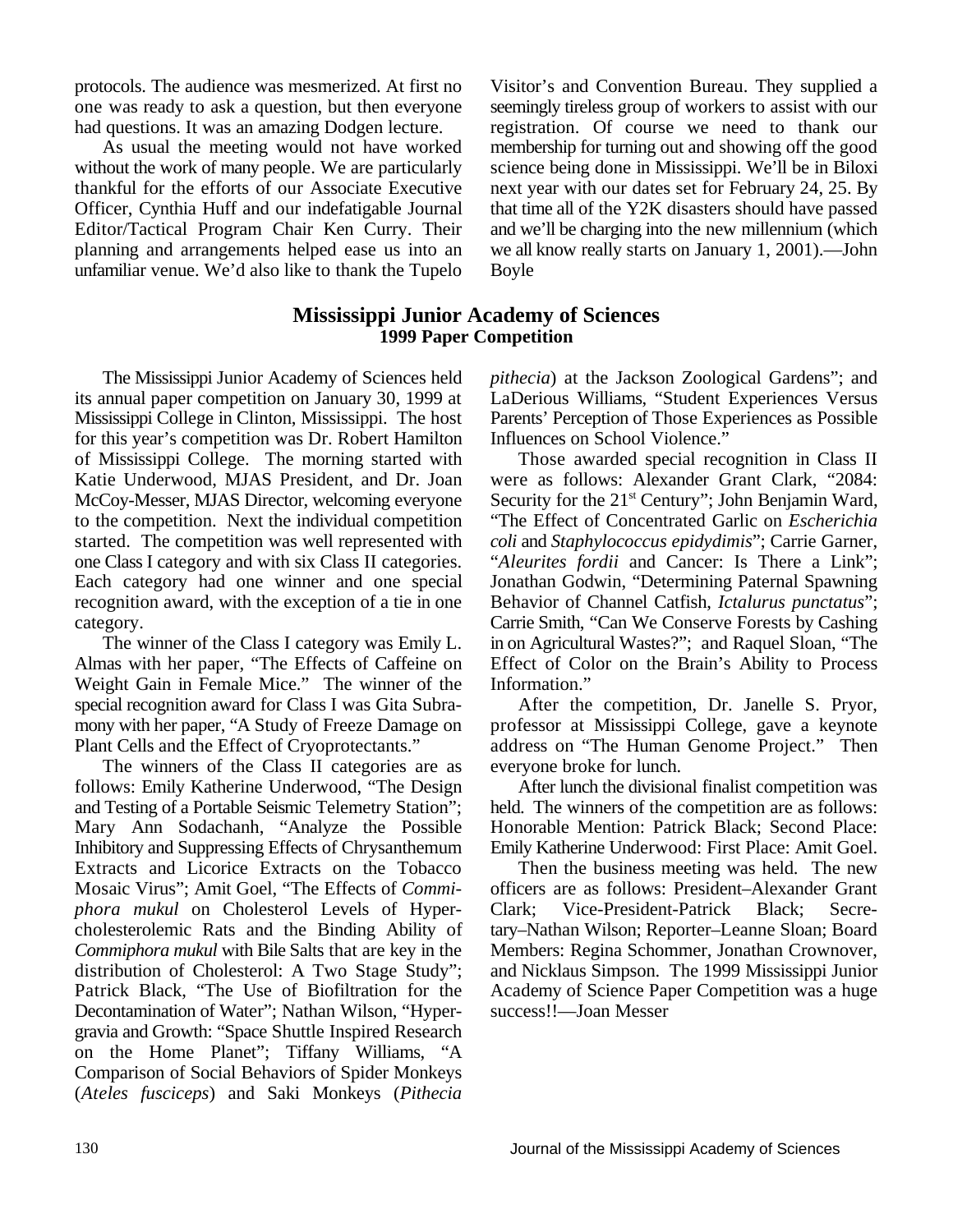# **Mississippi Junior Academy of Science 1999 Paper Competition**



**Emily L. Almas, Class I (9th** and  $10^{\text{th}}$  grade) overall **winner.**



**Class II winners in each of the six categories (left to right): Mary Ann Sodachanh (Molecular Biology), Katie Underwood (Physics and Mathematics), LaDerious Williams (Behavior Sciences-tie), Patrick Black (Microbiology), Nathan Wilson (Physical Sciences), Amit Goel (Biochemistry), Tiffany Williams (Behavior Sciences-tie).**



**Special recognition in class II (left to right): Alexander Clark, John Wand, Pamela Conerly, Carrie Garner, Jonathan Godwin, Carrie Smith, Raquel Sloan.**



**Mississippi College Conference Speaker Dr. Janelle S. Pryor and Conference Liaison Dr. Rob Hamilton.**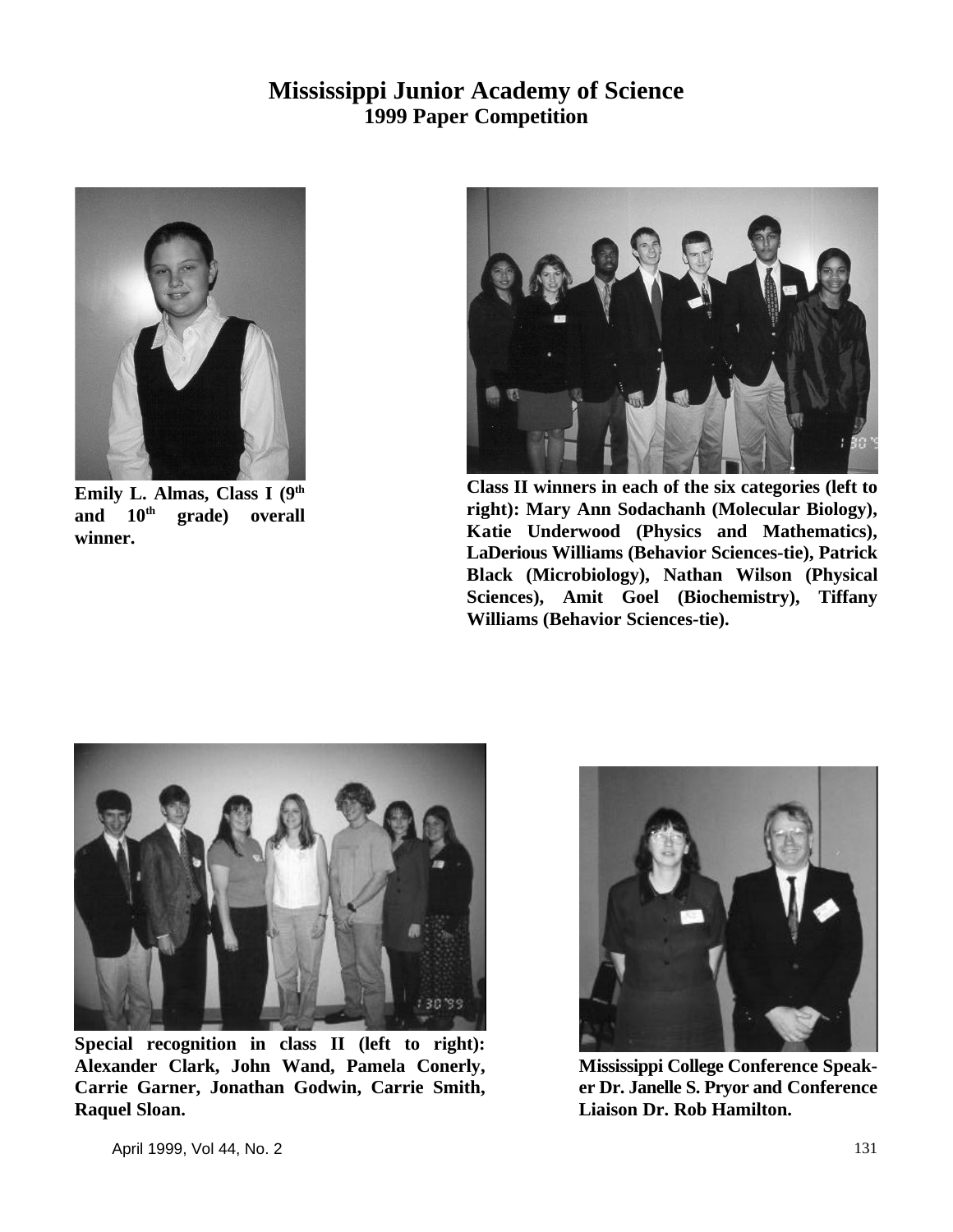# **Divisional Reports**

# **Agriculture and Plant Science**

A total of 14 oral presentations and 10 posters were delivered at this year's annual meeting. While the number of paper presentations remained the same as last year, poster presentations increased fivefold this year. Seven and three of the oral presentations were made by graduate and undergraduate students, respectively. Participation in the morning and afternoon sessions were excellent as both sessions were well attended. Similarly, the poster session also received good response and generated substantial interest between members and participants.



**Robin Case, Alcorn State University, wins first place in the graduate category in Agriculture and Plant Science. The award is presented by division chair Liang Huam.**

The division held its business meeting on February 26, 1999, at 3:15 p.m. Dr. James Garner, Mississippi State University was elected to the Division Chair position and Dr. Franklin Chukwuma, Alcorn State University to the Vice-Chair position. Based on the evaluation of a panel of three judges, the division made two graduate and one undergraduate student paper awards at the beginning of the business meeting. The cash awards were provided by Magee Graphics, Brookhaven and Dianne Frame Shop, Natchez. The award for best undergraduate paper was presented to Deron Burkepile of University of Mississippi for a paper entitled, "Toxicity Effects of the Organophosphate Insecticide Diazinon on Five Non-Target Freshwater Species." The first and second place graduate student papers were presented

to Robin Case of Alcorn State University and Jana Avant of University of Southern Mississippi, respectively. Their papers were entitled, "Assessing the Benefits and Costs of Using Black Plastic Mulch and Sweet Potato and Squash as Intercrops in Small-Scale Okra Cultivation" and "The Effect of Chitosan on Anthracnose Infection of Strawberry by *Colletotrichum acutatum*," respectively. Over all, the quality of the work presented was higher than in the past. Personally, I believe this division had a successful year as members were prompt and responsive to all types of request from the Academy. The meeting adjourned at 3:45 p.m.—Liang Huam

# **Cellular, Molecular, and Developmental Biology**

The sixty-third annual meeting of the MAS was a successful one for the Cellular, Molecular, and Developmental Biology division. There were thirtythree platform presentations, including eleven by undergraduate students, fifteen by graduate students, and one by high school junior Amit Goel, the overall winner of the Mississippi Junior Academy of Sciences competition. Nine posters were presented. The highlight of the divisional meeting was a presentation by invited speaker Dr. Brian Scheffler of the USDA portion of the National Center for the Development of Natural Products, based at the University of Mississippi.



**La Sharon Mosely, Mississippi University** for Women, accepts the C<sup>2</sup> Corporation **award for undergraduates from division chair Sarah Lea McGuire (left). Her mentor, Nancy Hopkins is on the right.**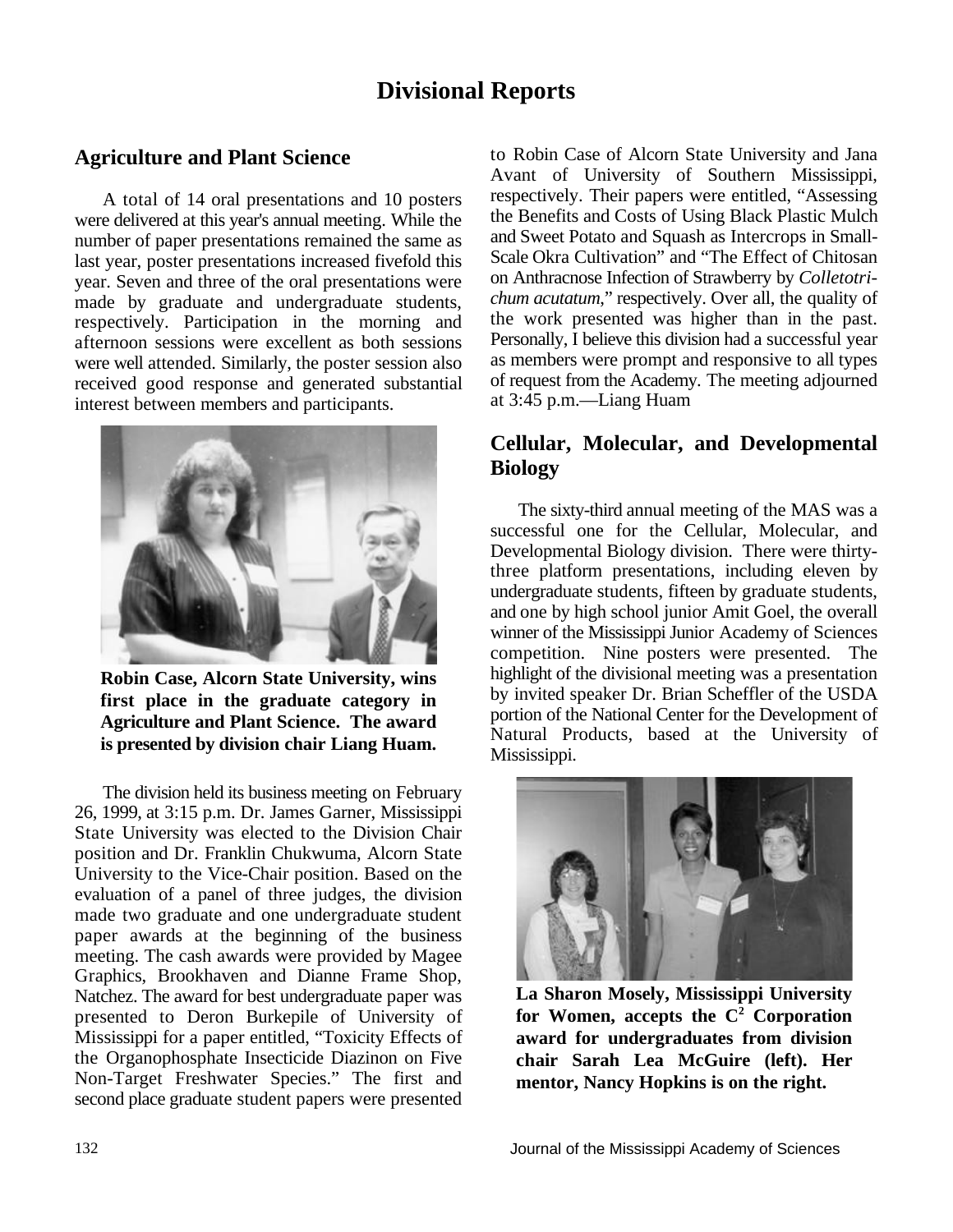undergraduate and graduate student platform Technician Award (\$25). There was no cost to enter presentations. The award for the most outstanding the contest. The result was a *major increase* in the undergraduate presentation sponsored by  $C^2$  number and quality of the abstracts. This year we had undergraduate presentation sponsored by  $C^2$  number and quality of the abstracts. This year we had Corporation was presented to LaSharon Mosely of 75 submissions, compared to 32 abstracts the year the Mississippi University for Women. The Fisher before. To anyone's memory, this is the most Scientific Biotechnology Award for the most abstracts that any division of the MAS has ever had. outstanding graduate presentation went to Cecilia We certainly thank the Jannsen Pharmaceutical Chi-Ham of the University of Southern Mississippi. Company for their generous support, as well as all of The superior quality of all of the student presentations the paper presenters for making this such a success. is an indicator of the quality of students and mentors in our State.

At the division business meeting, Dr. David Carson, Mississippi University for Women, was elected chair for next year's meeting, and Dr. Peter Butko, University of Southern Mississippi, was elected division vice-chair. Special thanks go to Dr. Steve Case for his advice and continued efforts to improve the division, to Dr. David Carson for expert audio-visual assistance, and to  $C^2$  Corporation and Fisher Scientific for sponsoring student awards. The division looks forward to continued success in the coming year.—Sarah Lea McGuire

# **Health Sciences**

The Health Sciences Division was chaired for 1998-1999 by John Piletz, and Zelma Cason was the Vice-Chairperson. We experienced substantial growth this year. Firstly, we had more abstracts than ever before. Abstracts were solicited by mailing packets to all previous members as well as to colleagues at our major universities and colleges in Mississippi rather than to just those at the University of Mississippi Medical Center (UMC) as had been the previous tradition. In addition, the organizers announced a brand new awards program. This included not only the endowed Douglas-Walker Award for overall best presentation, but also ten new awards in four categories: (1) High School Student Awards—first, second and third place, (2) Under-Graduate Student Awards—first, second and third place, (3) Post- Baccalaureate Degree Awards—first, second and third place, and (4) Research Technician Award. In mid-June when these awards were first announced, there was no assurance that our fund raising efforts would be successful, and so this was a step of faith. But, thankfully, we received sponsorship (\$330) from the Jannsen Pharmaceutical Company for the student portion of these awards, as

Awards were presented for the best well as from two private donors for the Research



**Health Sciences Awardees (left to right):** Krashard Byrd, 2<sup>nd</sup> place High School **Award; Hai Hua Chen, Research Technician Award; Michelle Tucci, Douglas-Walker Award; John Piletz, division chair; Kimberly Cornelius, 1st place High School Award; Zelma Cason, division vice chair.**

The abstracts were judged by a diverse team of dedicated faculty members: Dr. Garth Bissette from UMC–Department of Psychiatry, Dr. Roger Johnson from UMC–School of Dentistry, Dr. Aaron Puckett from UMC–School of Dentistry, and Dr. Margaret Hall from University of Southern Mississippi. Each presentation was judged by standardized criteria with one-half value for the written abstract and one-half value for the oral presentation. Presentations were either a ten minute platform talk or a five minute poster defense. Fifty-six of the seventy-five abstracts were judged, and all of them were excellent. In several cases, the judges had to go to the  $2<sup>nd</sup>$  decimal point to decide the winner. This year's "overall best" Douglas-Walker Award went to Michelle Tucci for her presentation entitled "Inhibition of PLD by administration of ethanol impairs translocation of NF-KB in macrophage cells." In the high school category the winners were: First Place, Kim Cornelius; Second Place, Krashard Byrd; Third Place, Edward Moore. In the Under-Graduate category the winners were: First Place, Gretl Zimmerman; Second Place, Brad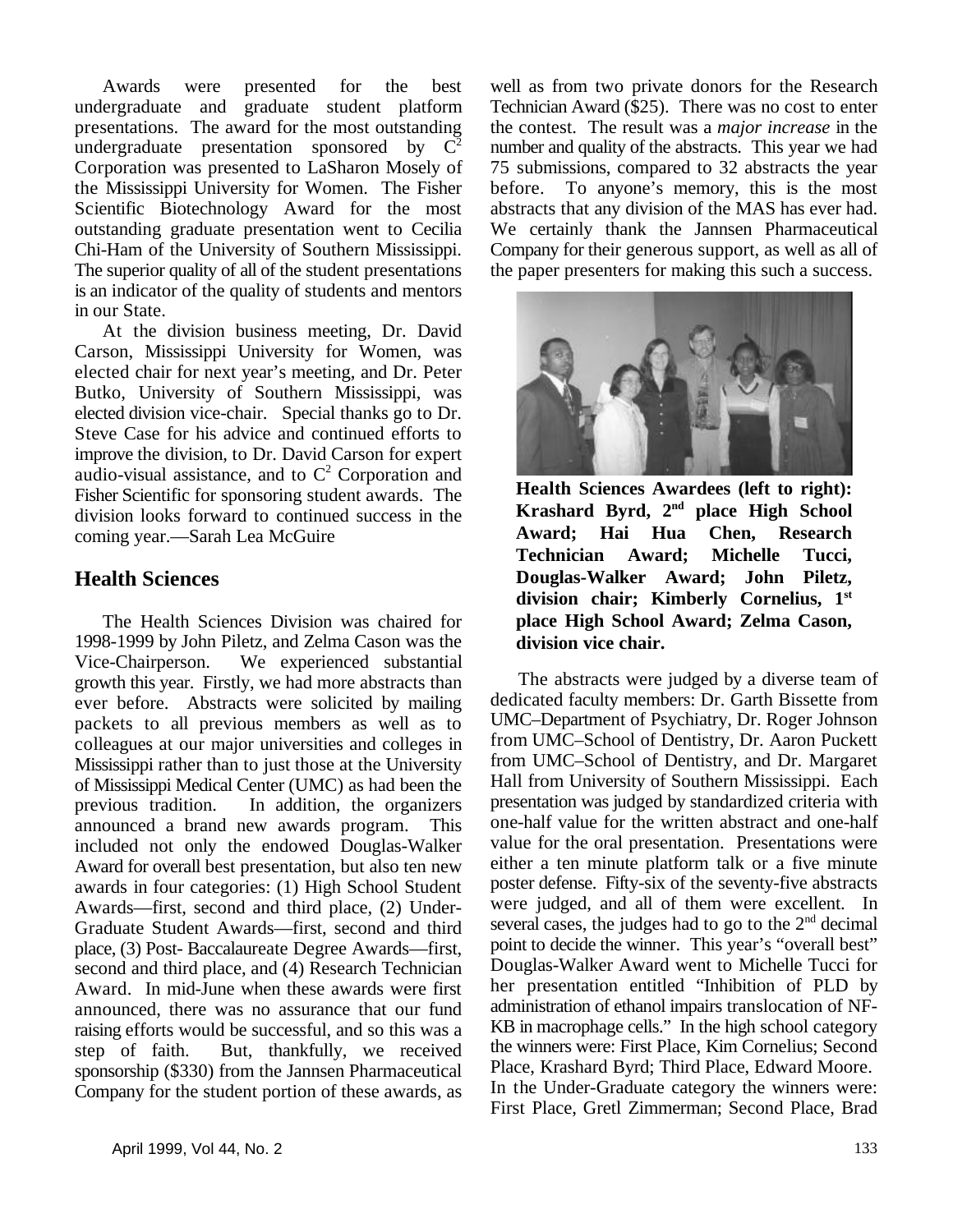Franklin; Third Place, Jeremy Allen. In the Post-Baccalaureate Degree category the winners were: First Place, P. Patel; Second Place, H. Huang; Third Place, David Parks. The Research Technician Award went to Hai Hua Chen. We congratulate all of them, as well as their co-authors and mentors, on a job well done!

Another "first" of this year's meeting was the symposium entitled "NeuroPsychiatry." This is the first time to our knowledge that a symposium at the MAS has given Continuing Medical Education credits for physicians and nurses. For only \$10 the registrants more than the MAS registration fee, attendees could obtain 3 hours in Category 1 credit towards the AMA Physician's Recognition Award. This CME Symposium was jointly sponsored by the MAS and the University of Mississippi Medical Center. Cynthia Huff of the MAS office kindly help The Divisional Business Meeting was held on us send out 650 announcements of this symposium. Friday afternoon. The Chair thanked all of his co-They were sent to all the psychiatrists and clinical workers, especially Zelma Cason, for all the hard psychologists, and to many general and family work that went into making this meeting a big practitioners, in the northern half of our state. Three success. Special thanks should also go to Dr. Hamed experts from UMC talked about the neurobiology and Benghuzzi (UMC) and his students for helping to set treatment of various psychiatric disorders. Dr. up the easels for the poster session, and to Dr. Henry Angelos Halaris, Chairman and Professor of Nasrallah (UMC) who worked behind the scenes to Psychiatry, reviewed the research programs at UMC arrange the award sponsorships from Janssen. The on the neurobiology of clinical depression. Dr. Garth Chair also suggested that next year he would like to Bissette, Professor of Psychiatry, spoke on demen- have individual "Session Chairs" at the meeting under tias—with emphasis on Alzheimer's disease. Dr. Bill the direction of the new Chair and Vice-Chair, to help Woolverton, Director of the Division of Neurobiology distribute the work load during the meeting. He also and Behavior Research and Professor of Psychiatry, mentioned that volunteers are always welcome to help spoke on drug abuse—with emphasis on what has by simply contacting the Chair at any time. His only been learned from cocaine research with monkeys. "criticism" was that many students skipped the The symposium was chaired by Dr. John Piletz, NeuroPsychiatry Symposium, and that this was Professor of Psychiatry at UMC, who also made a embarrassing since we had attracted the Janssen presentation on his research for a blood test for Pharmaceutical sponsorship based on this symposium. depression. A question-and-answer session He said that a small amount of surplus funds remained concluded the symposium on such topics as the (\$65 from Janssen Pharmaceuticals) for our Division neurobiology of schizophrenia and anxiety disorders. in hopes of continuing the awards program next year. It was also announced that two summer under- Elections took place. Vice Chair Zelma Cason was graduate fellowships will be given to students to do 8 the only nominee and she was unanimously elected weeks of research in NeuroPsychiatry at UMC this Chair for 1999–2000. Dr. Aaron Puckett was the weeks of research in NeuroPsychiatry at UMC this summer; interested individuals can contact any of the only nominee (from Zelma Cason) and he was symposium speakers. We are thankful to the Janssen unanimously elected Vice-Chair for Pharmaceutical Company for providing a free 1999–2000.—John Piletz and Zelma Cason refreshment table and other amenities towards this symposium. Attendance at the symposium was about 50 people.



**Neuropsychiatry Symposium Speakers (left to right): John Piletz, Bill Wolverton, Garth Bissette, Angelos Halaris, Zelma Cason.**

Dr. up the easels for the poster session, and to Dr. Henry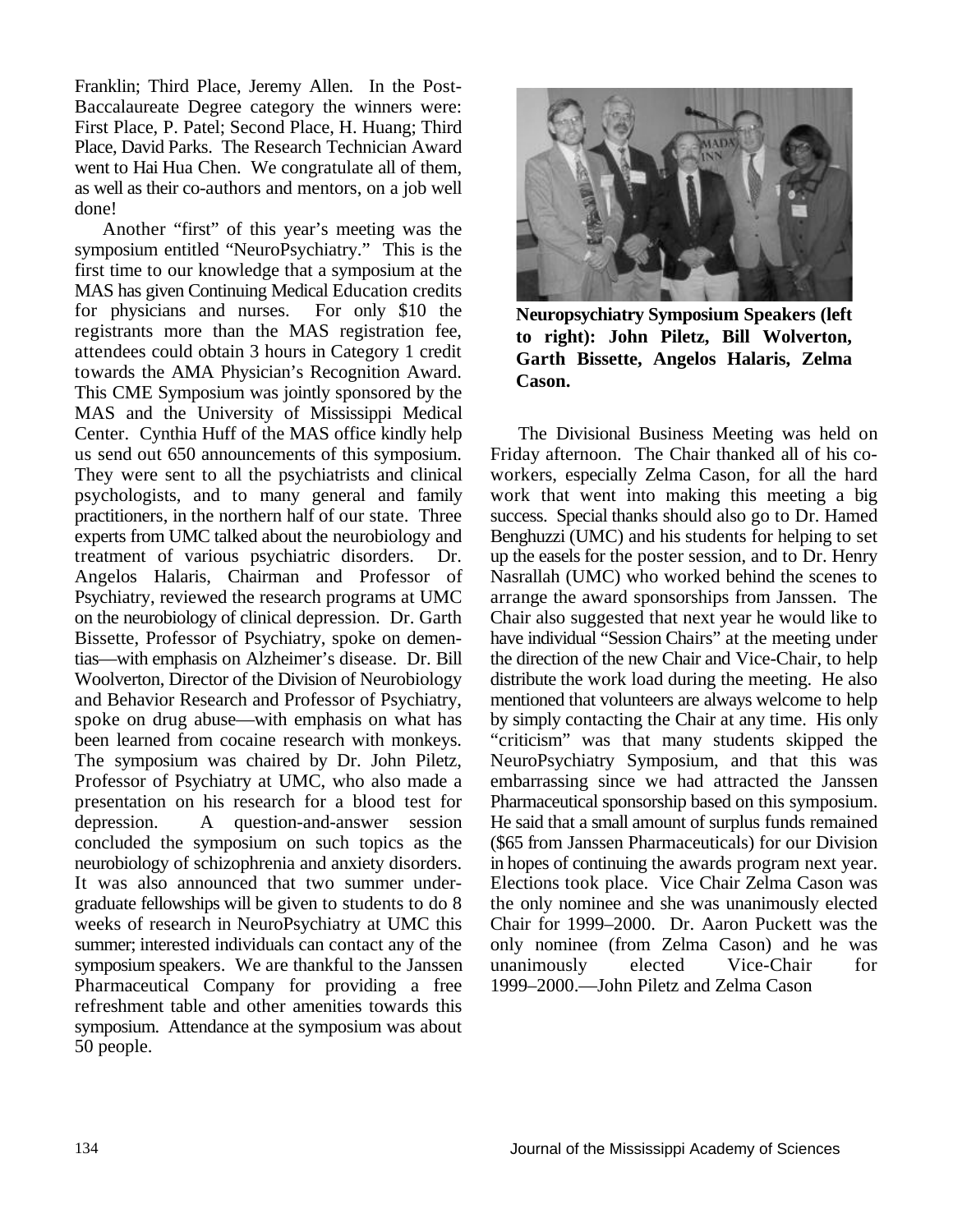# **History and Philosophy of Science**

A special symposium on the philosophy of science attracted nine papers including topics addressing science and pseudoscience, general philosophical concerns in life sciences, concerns with the concept of species, realism in physics, a model for a unified fields theory, and several papers concerned with the relationship between science and religion. The Physics and Engineering Division of MAS

the History of Medicine and Science had discussed Meeting, held at Tupelo, MS, February 25-26, 1999. the possibility of meeting with the Academy in Biloxi In all there were thirty-four presentations—33 oral in 2000. With this encouragement and some and 1 poster. Of these, nineteen papers were enthusiasm from Academy members about a new presented by students, graduate, undergraduate, and division, the matter was brought before the MAS one from high school (MSMS). Majority of the board. The board voted to establish a new division. papers were presented by physicists. Most of the Dr. Rob Hamilton was elected as chair of the division papers were of excellent quality, and well presented.<br>
for 2000 and Dr. Rob Waltzer was elected as vice MSU had the leading number of presentations (14), for 2000 and Dr. Rob Waltzer was elected as vice



**Ray Westra, Belhaven College, delivers one of the symposium talks at the new division.**

# **Mathematics, Computer Science and Statistics**

The division of Mathematics, Statistics and Computer Science conducted a successful session with the presentation of papers on a wide range of topics. Authors included students and faculty from the University of Southern Mississippi, The University of Mississippi, Mississippi State University, Mississippi Valley State University, Florida State University, The Mississippi State Department of Health and Millsaps College.

Andrew Royappa of Millsaps College presided as chair of the division. At the divisional business meeting, Academy members elected Walter Brehm of the United States Air Force, Keesler AFB, to chair the division next year, and elected Dale Bowman of the University of Mississippi as vice-chair. The Mississippi Chapter of the American Statistical

## **Physics and Engineering**

Officers representing the Southern Association for was well represented at the Sixty-Third Annual papers were presented by physicists. Most of the chair.—Ken Curry followed by UM (10), ASU (4), USM (4), MSC (1), WES (1), and MSMS (1). The topics had large variation, including astrophysics, radiation physics, molecular vibration, liquid crystal. The papers presented by students were so good that it became difficult for me to grade for award. . The meeting covered almost two full days. However, attendance by professors was poor and disappointing. We did not have volunteers to grade the students' papers for recognition and award. We have decided that the papers presented by each student was excellent, and therefore, every student's effort is appreciated and well recognized by the Division. We look forward to still stronger and better representation at the 2000 meeting.—Amin Haque

## **Social Sciences**

Several difficulties undermined the Division of Social Sciences meeting at this year's academy conference. First, the Academy was scheduled at the same time as the annual Southern U.S. meeting of anthropologists. Since the Social Sciences Division Chair, Dr. James Flanagan holds responsibilities in that other organization, he asked Dr. Ann Marie Kinnell, Vice Chair of Social Sciences, to take over the meeting.

The meeting was also not attended by Mississippi Social Scientists, possibly because the conference was held in Tupelo, a less popular site than Biloxi. The two morning sessions included only the Vice of the Divisions and one of the two presenters. The two